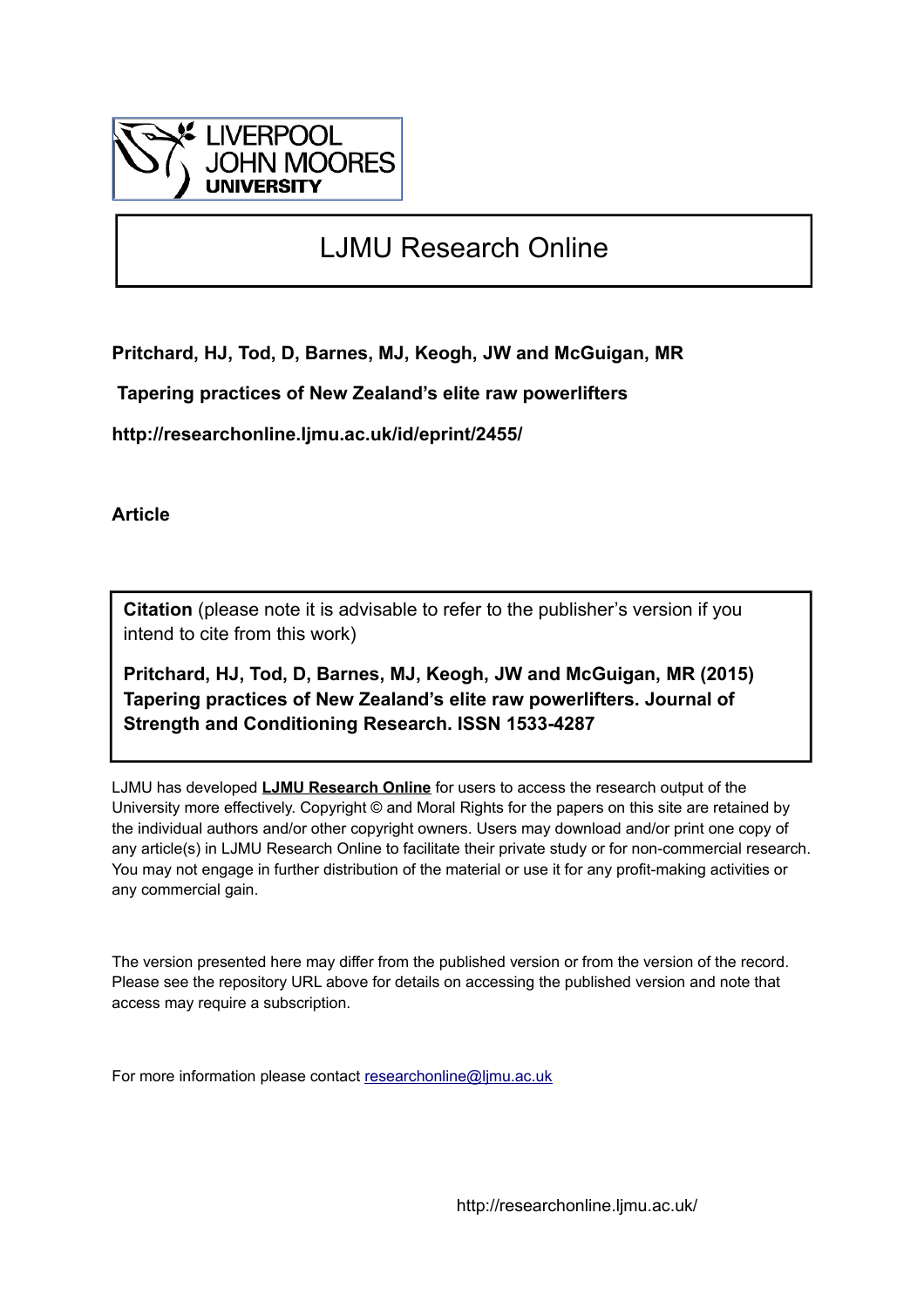# Tapering practices of New Zealand's elite raw powerlifters

Tapering practices of powerlifters

Hayden J Pritchard - <sup>1</sup>Lecturer in the Department of Exercise & Sport Science, Faculty of Health Science at the Universal College of Learning, Palmerston North, New Zealand; and, <sup>2</sup>PhD student at the Sports Performance Research Institute New Zealand, Auckland University of Technology, Auckland, New Zealand.

Dr David A Tod – Senior Lecturer in the School of Sport and Exercise Sciences at Liverpool John Moores University, Liverpool, United Kingdom.

Dr Matthew J Barnes - Lecturer in the School of Sport and Exercise at Massey University, Palmerston North, New Zealand.

A/Prof. Justin W Keogh - Associate Professor in the: <sup>1</sup>Faculty of Health Sciences and Medicine at Bond University, Queensland, Australia; <sup>2</sup>Sports Performance Research Institute New Zealand, Auckland University of Technology, Auckland, New Zealand; and, <sup>3</sup>Cluster for Health Improvement, Faculty of Science, Health, Education and Engineering, University of the Sunshine Coast, Queensland, Australia.

Prof. Michael R McGuigan - Professor at the Sports Performance Research Institute New Zealand, Auckland University of Technology, Auckland, New Zealand.

Corresponding Author: Hayden Pritchard UCOL Exercise & Sport Science Private Bag 11022 Palmerston North 4442 New Zealand Phone: (06) 952 7001 ext: 70657 Email: [h.pritchard@ucol.ac.nz](mailto:h.pritchard@ucol.ac.nz)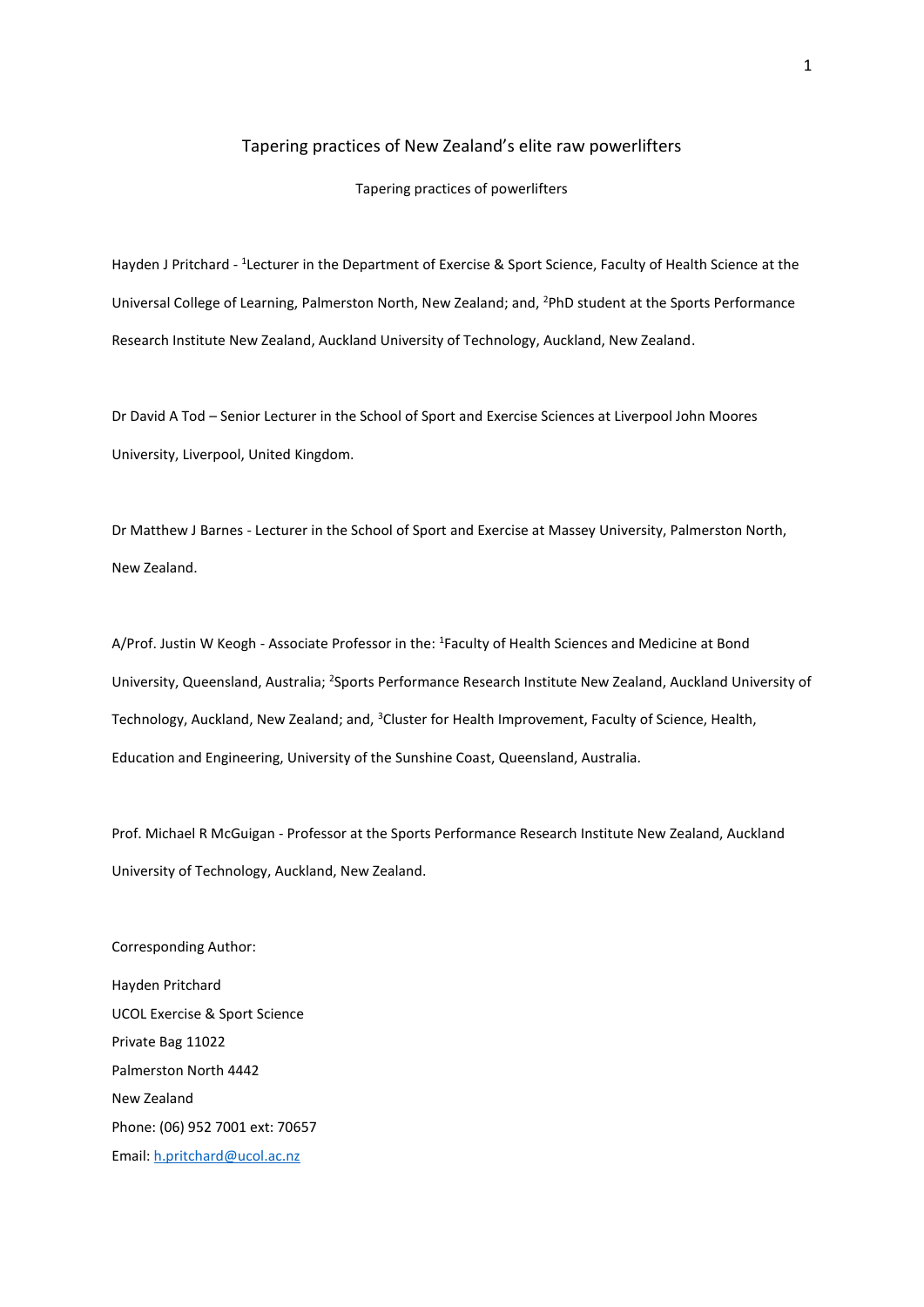Tapering practices of New Zealand's elite raw powerlifters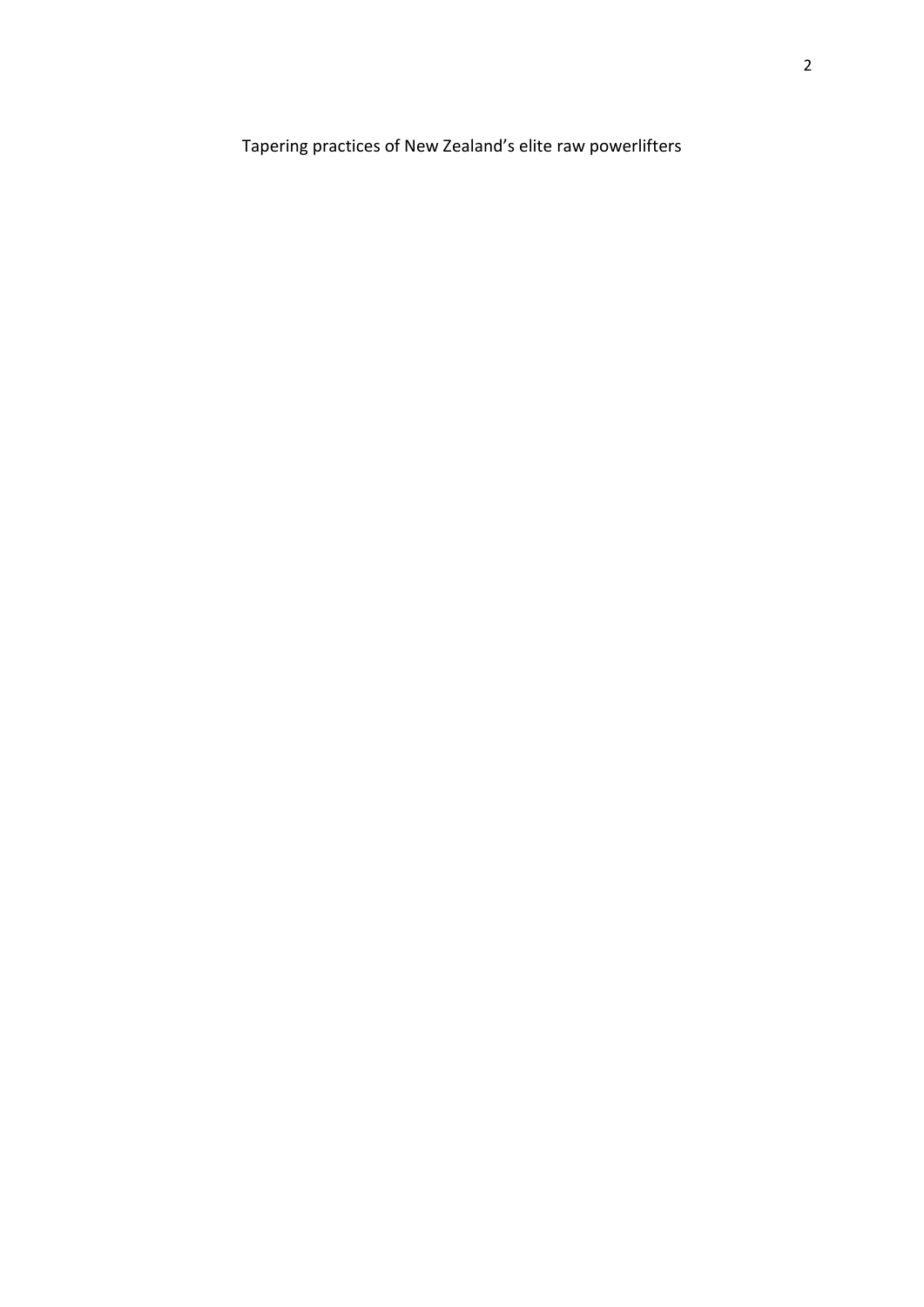## **ABSTRACT**

The major aim of this study was to determine tapering strategies of elite powerlifters. Eleven New Zealand powerlifters (28.4  $\pm$  7.0 years, best Wilks score of 431.9  $\pm$  43.9 points) classified as elite were interviewed, using semi-structured interviews, about their tapering strategies. Interviews were transcribed verbatim and content analyzed. Total training volume peaked  $5.2 \pm 1.7$  weeks from competition while average training intensity (of 1RM) peaked 1.9  $\pm$  0.8 weeks from competition. During tapering volume was reduced by 58.9  $\pm$ 8.4% while intensity was maintained (or slightly reduced) and the final weight training session was performed 3.7 ± 1.6 days out from competition. Participants generally stated that tapering was performed to achieve full recovery; that accessory work was removed around two weeks out from competition; and, deadlifting takes longer to recover from than other lifts. Typically participants stated that trial and error, and changes based on 'feel' were the sources of tapering strategies; equipment used and movements performed during tapering are the same as in competition; nutrition was manipulated during the taper (for weight cutting and/or performance aims); and, poor tapering occurred when too long (one week or more) was taken off training. These results suggest that athletes may benefit from continuing to strength train prior to important events with reduced volume and maintained intensity. Only exercises that directly assist sports performance should remain in the strength program during tapering, to assist with reductions in fatigue while maintaining/improving strength expression and performance.

Key words: peaking, strength, training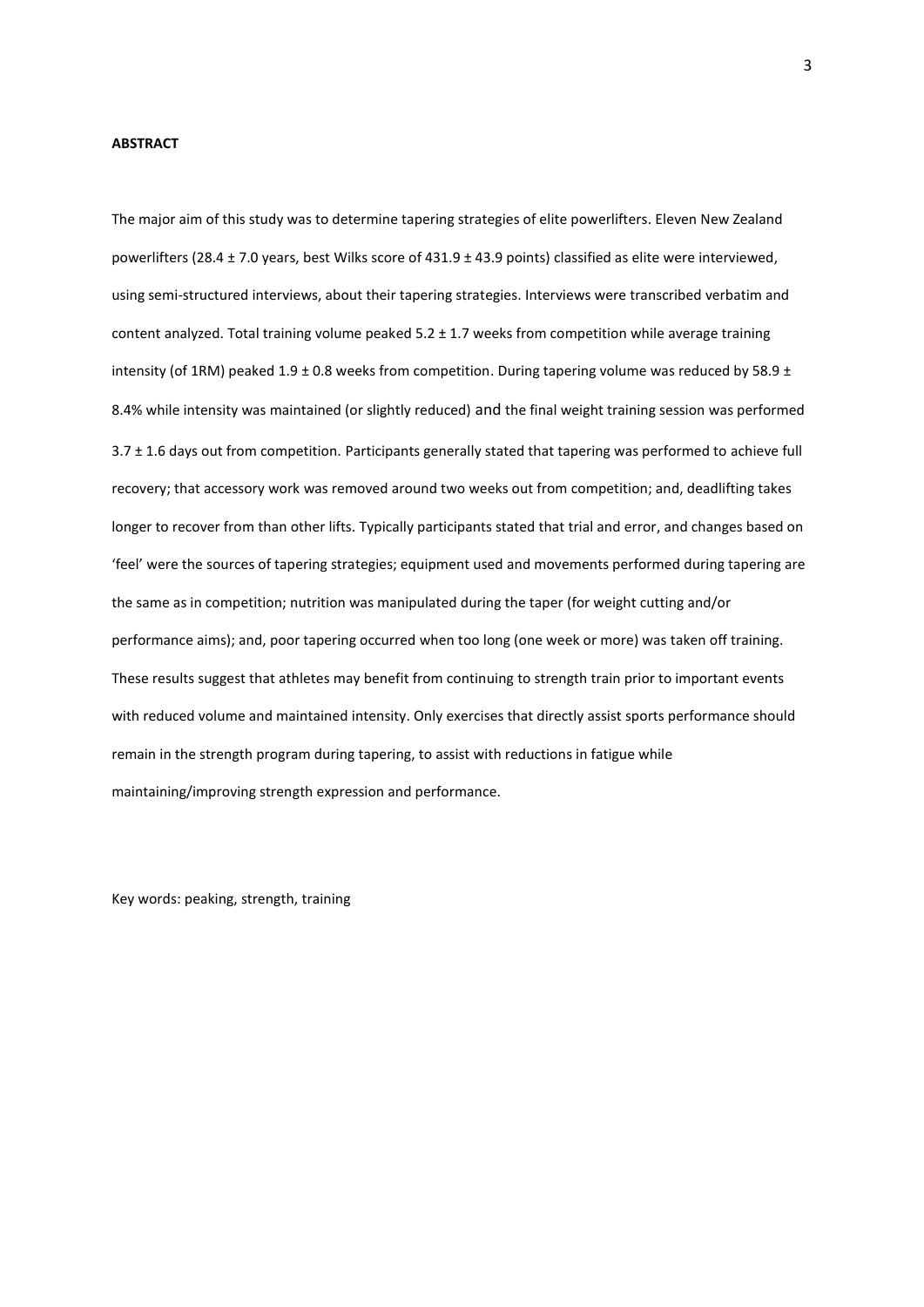## **INTRODUCTION**

Powerlifting is a strength sport that includes three barbell based lifts: the squat, bench press and deadlift. The major governing body is the International Powerlifting Federation (IPF) who sanctions competitions in accordance with the World Anti-Doping Agency (WADA) code. The objective of the sport is to lift the largest combined weight across the three lifts during competition [\(10\)](#page-20-0). Swinton et al. [\(23\)](#page-21-0) investigated the training practices of elite British powerlifters and found nearly all athletes implemented some kind of periodization into their training. Like most athletes, powerlifters will target specific competitions during the competitive year for maximal performance, so this periodized training must culminate with an effective taper to ensure peak performance.

Tapering is the last stage in a well-planned training program and has the ability to determine the success or failure of the training period prior to competition [\(7\)](#page-20-1). Mujika and Padilla [\(15\)](#page-21-1) have described tapering as a nonlinear reduction in the training load over a period of time which reduces the stress, or fatigue, of training while improving fitness to achieve optimal performance at a specific time. Tapering will usually result in a performance improvement of around 3% (range of 0.5-6%), which in some sports could be the difference between winning and not making the podium [\(13,](#page-21-2) [20\)](#page-21-3). It has been shown that a taper of less than four weeks with volume reductions of around 50-90%, maintaining or slightly increasing training intensity, whilst maintaining training frequency is most effective for experienced endurance and anaerobic athletes [\(29\)](#page-22-0). An athlete who is fatigued requires a longer tapering duration and greater training load reductions [\(24\)](#page-21-4). However, there is currently limited specific tapering research examining powerlifters and other strength sports.

Research that has investigated tapering for strength has shown that when intensity is maintained or slightly increased during the taper greater performance improvements may occur [\(5,](#page-20-2) [6,](#page-20-3) [11\)](#page-20-4). In these studies training volume reductions of 30-70% occurred through reduced training frequency or training session volume over a period of one to four weeks [\(19\)](#page-21-5). It may be hypothesized that a taper maintaining or increasing training intensity, while decreasing training volume, is an effective strategy for enhancing maximal strength. However, it is unknown if the strategies currently employed by strength athletes agree with the current literature. If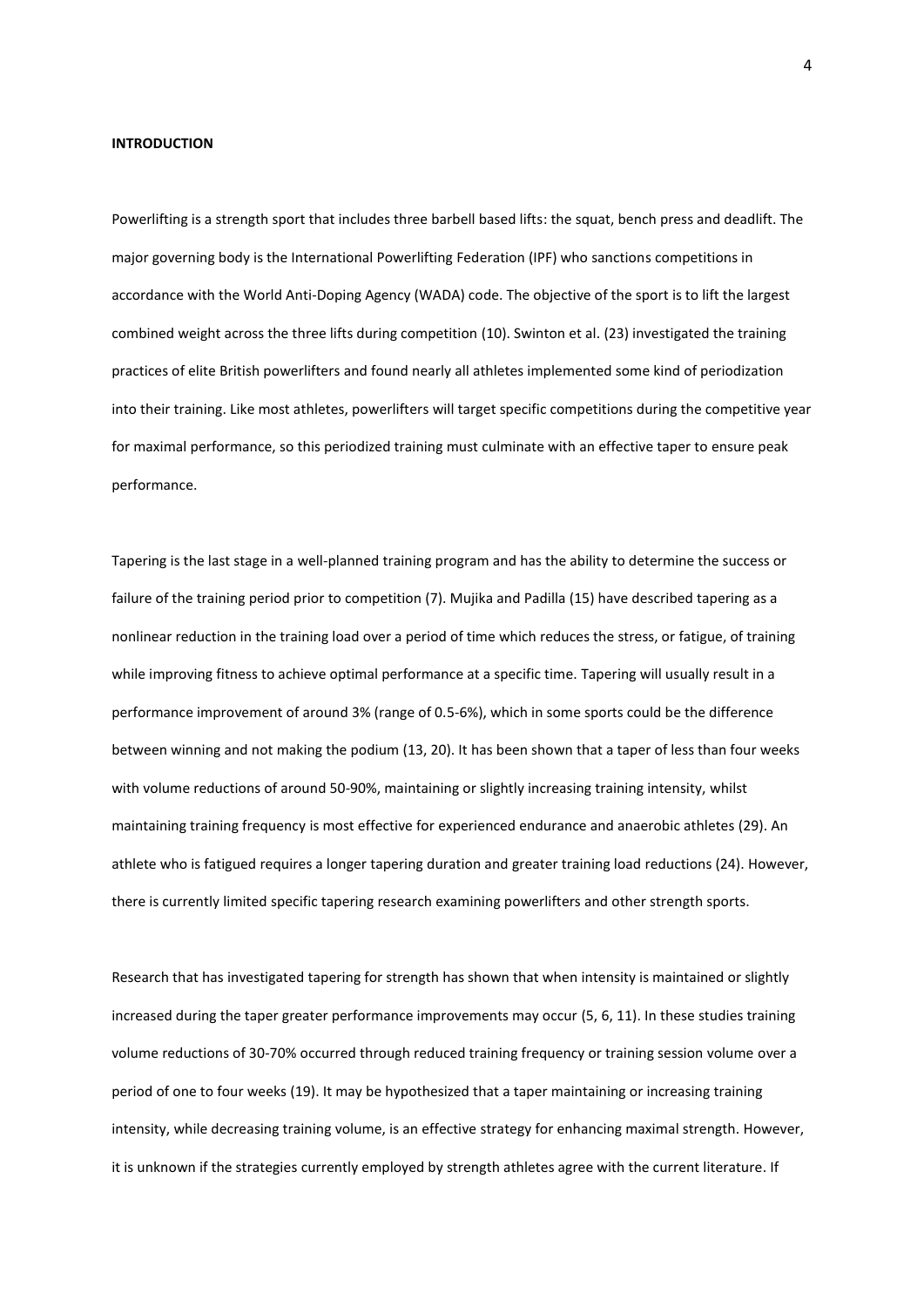athletes' practices are similar to research supported recommendations this would provide further confirmation to coaches and practitioners that these strategies should be adopted. It is also possible that athletes' may employ strategies that differ from the literature yet are successful, if so this would require further investigation.

The major aims of this study were to gain some insight into the current tapering strategies of elite powerlifters, why such strategies are employed, how these strategies were developed and how tapering might differ for each lift. Insights from this study will provide useful information on peaking strategies which can be applied by strength coaches and athletes. Results from this study may also help athletes from other sports optimize their strength, and competitive sports performance – especially those who are well strength-trained.

#### **METHODS**

## **Experimental Approach to the Problem**

Semi-structured interviews with elite raw IPF powerlifters in New Zealand were used to collect data needed to achieve the aim of the study. Semi-structured interviews ensured information surrounding people's experiences of tapering could be obtained, which may be missed with alternative methods (such as surveys) that predetermine the type of data collected. Previous research has revealed that semi-structured interviews and surveys can capture elite athletes' and coaches' experiences and practices in ways that allow others to learn from their experiences [\(25,](#page-21-6) [30,](#page-22-1) [31\)](#page-22-2). To ensure current elite powerlifters were recruited for the study, the criteria for an invitation to participate was the achievement of a raw competition total (combination of athletes' best squat, bench and deadlift) classified as 'elite' by the New Zealand Powerlifting Federation's (NZPF) raw lifting qualification standards within the 12 months prior to the commencement of this investigation (see Table 1 for NZPF standards). Competitions run by the NZPF are sanctioned by the IPF and comply with the WADA code. No athletes interviewed had failed drug tests, ensuring results are applicable to drug-free athletes. As the participant pool was limited, the aim was to have as many lifters as possible participate in the study. Our initial target was to get at least 10 participants, then as many additional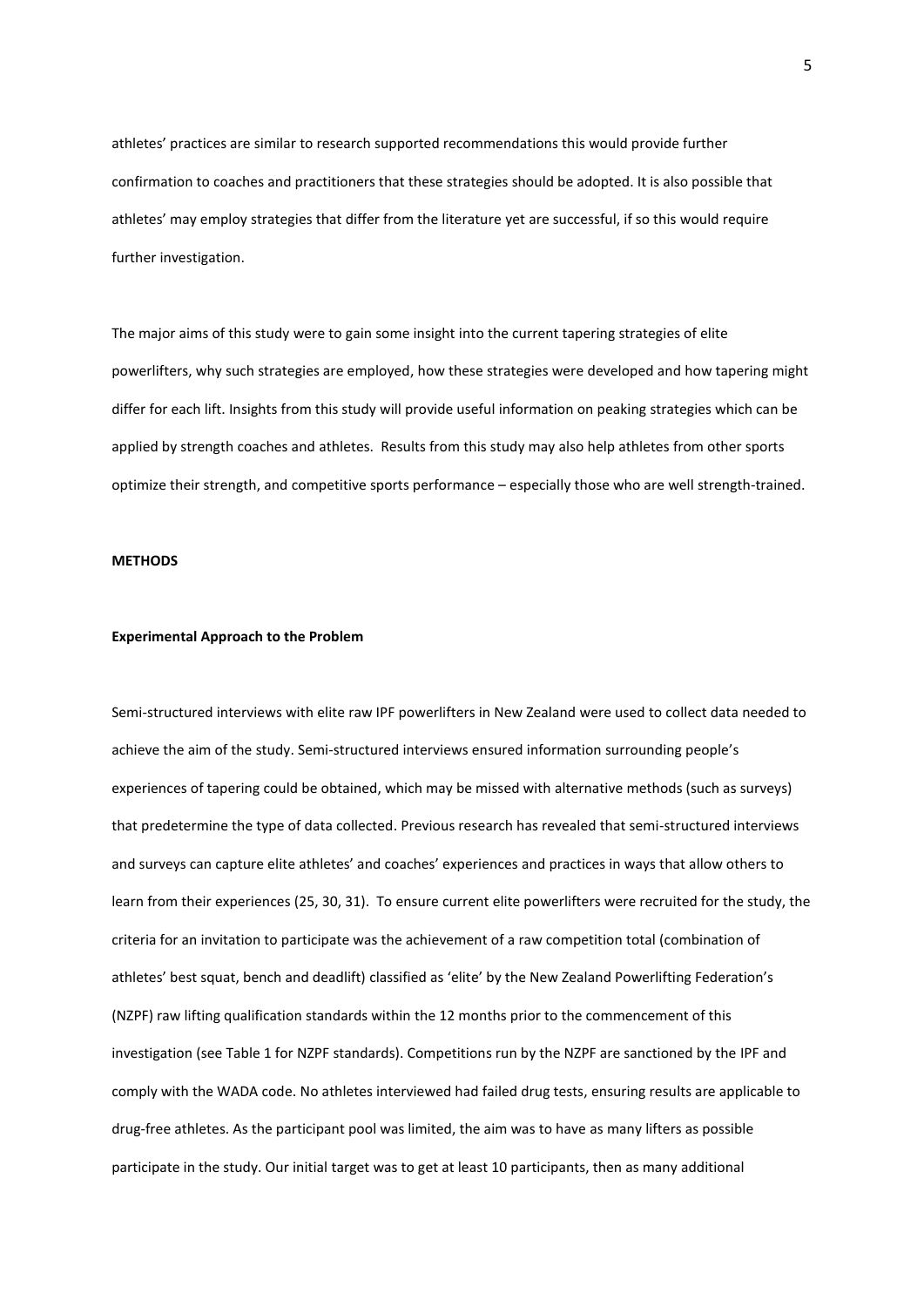participants above this number as possible – a total of 11 lifters from various weight classes completed the study. Sample sizes in studies using qualitative methods are often of a similar size because of the depth of data collected from each individual [\(25\)](#page-21-6). In such studies the focus is on understanding a few individuals in depth rather than gaining a superficial understanding of many people (25). Nevertheless, given that there were 16 individuals who may be classified as New Zealand elite lifters at the time of data collection, our sample represents 70% of the total population. Raw (or classic) powerlifting was chosen because it is performed without the aid of specialized supportive equipment [\(10\)](#page-20-0) and so findings can be considered more appropriate to athletes from other sports.

## INSERT TABLE 1 ABOUT HERE

To ensure we obtained relevant data from our semi-structured interviews we obtained answers to a specific set of guiding interview questions, however, these questions allowed some freedom for participants to discuss related information and experiences they felt relevant to their tapering practices. Questions asked were designed to ensure we collected data that would answer our research questions – determining general (and lift specific) tapering strategies, how such strategies were chosen and the reasons for strategies employed. Following pilot testing on two international powerlifters, the questions were refined before being used for data collection.

# **Subjects**

Prior to commencing the research, the study was approved by the Auckland University of Technology Ethics Committee. Sixteen possible New Zealand powerlifters met the 'elite' total standard so were identified and contacted via email to participate in the study, eleven athletes responded to volunteer and subsequently participated in the study (representing 70% of the total population). Nearly all of those who didn't participate simply did not respond to the invitation to participate, while some stated they would rather not be involved in the study due to time commitments or other, undisclosed, reasons. Prior to involvement in the study, all participants received written explanations of the study's risk and benefits and provided informed consent.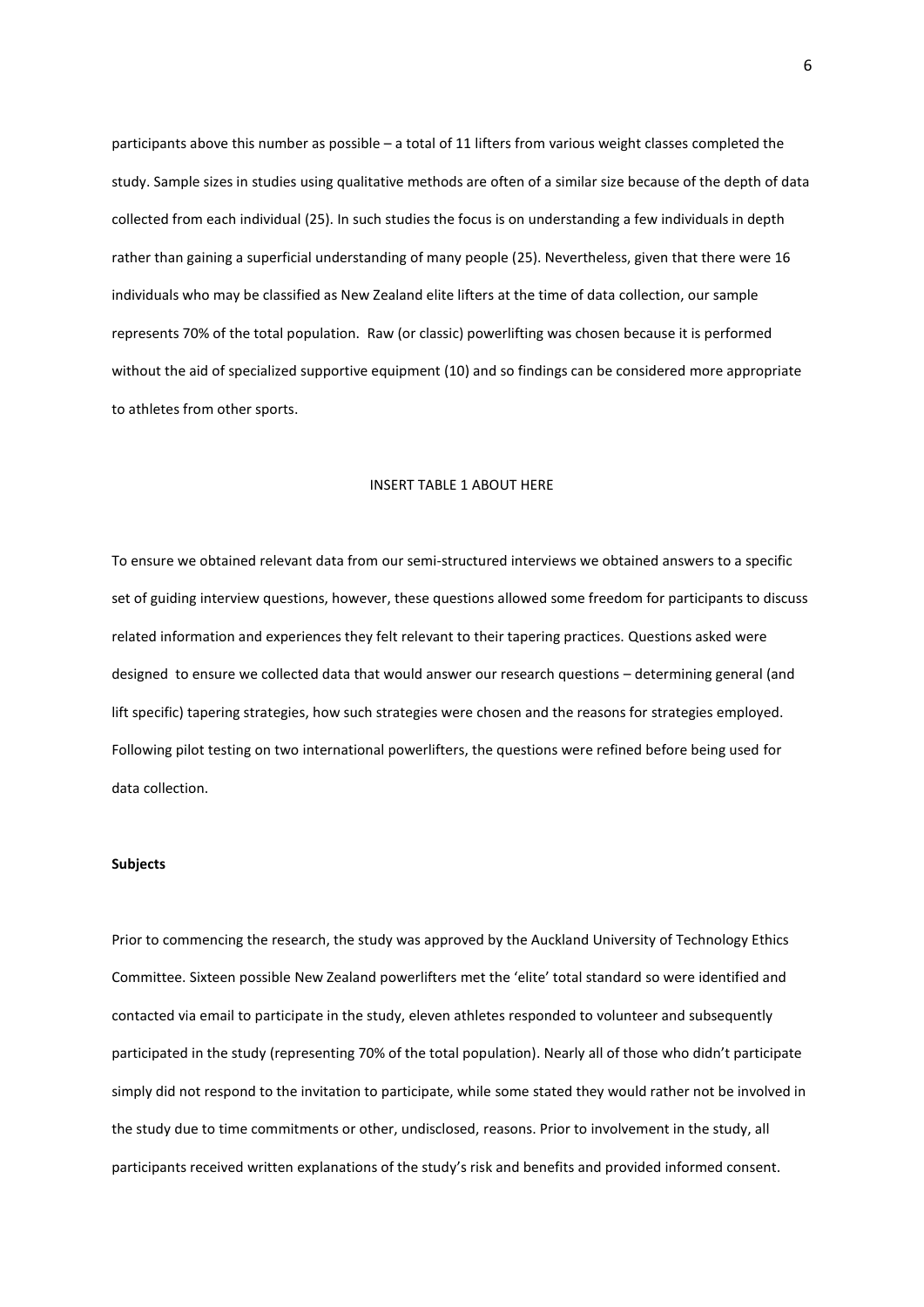The participants (eight men, three women) had a mean age of  $28.4 \pm 7.0$  years, best competition total (within 12 months of the study) of  $615.5 \pm 158.1$  kg, best Wilks score (within 12 months of the study) of  $431.9 \pm 43.9$ points, competition bodyweight of  $91.0 \pm 27.4$  kg and trained 4.8  $\pm$  0.5 days per week. The eight men had a mean age of 26.5 ± 5.4 years, best competition total of 693.8 ± 97.8 kg, best Wilks score of 450.3 ± 31.9 points and competition bodyweight of 94.9 ± 29.9 kg. The three women had a mean age of 28.4 ± 7.0 years, best competition total of 406.7 ± 39.9 kg, best Wilks score of 431.9 ± 43.9 points and competition bodyweight of 91.0 ± 27.4 kg. The Wilks score is a bodyweight adjusted scoring system which allows comparisons in weight lifted across weight classes [\(10\)](#page-20-0). All participants had previously achieved medals at IPF International Competitions (minimum of Oceania Championships). Nine participants said they were self-coached, and two said they were semi-coached (i.e. a coach had some input but was not in full control of their training).

## **Procedures**

All participants were initially approached via email. The email outlined the study's aims, risks and benefits, and invited athletes to participate in the study. It also gave participants information regarding the types of questions that would be asked, and a chance to ask any questions of the researcher prior to their involvement. Giving participants such background information means that they have a chance to reflect on their practices and improves the value of data collected (25). After providing informed consent, interviews were arranged; eight interviews occurred via telephone (or Skype voice calls) and three face to face. Interviews took 30-60 minutes to complete and were recorded using a Sony integrated circuit recorder (Sony IC Recorder ICD-AX412F, Sony Corporation, Tokyo, Japan). Throughout the interview the researcher also took notes on participants' responses. Following the interview, recordings were transcribed verbatim. Telephone interviews allowed data to be collected from all suitable participants without the issue of location. It has been shown that telephone interviews produce comparable quality and scope of data as face to face interviews while improving participation rates [\(22\)](#page-21-7).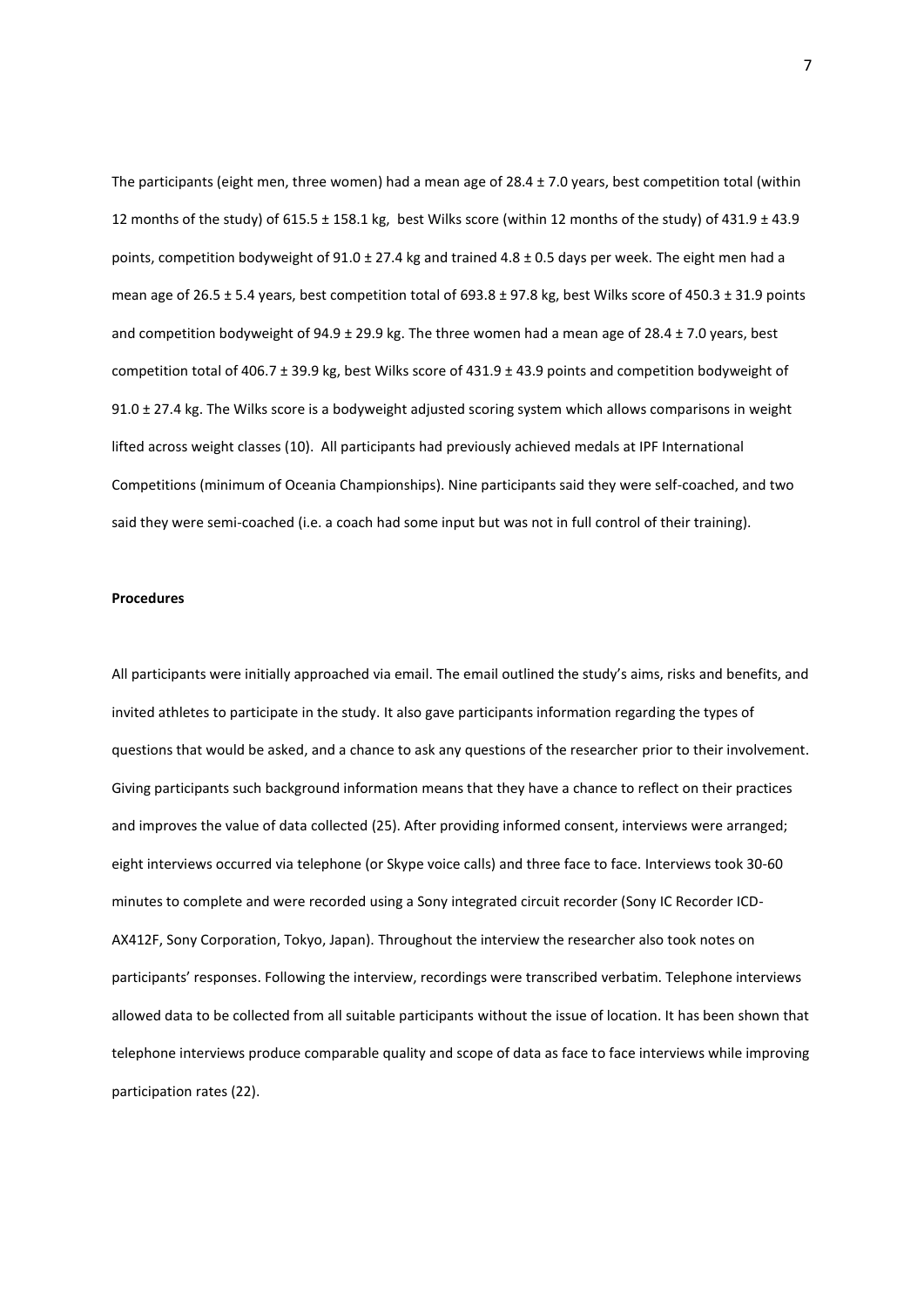Aside from initial demographic and performance based questions, all guiding interview questions were based around participants' training practices and in particular how they taper, or peak in the final few weeks of training before an important competition. Many of the questions asked were open ended which gave participants the freedom to discuss what they thought was relevant to their tapering practices [\(17\)](#page-21-8), while some questions allowed specific quantitative information on their tapering strategies to be determined (such as training volume, intensity and frequency etc.). The questions asked during interviews are shown in Table 2.

#### INSERT TABLE 2 ABOUT HERE

## **Statistical Analyses**

Where data were quantifiable (such as training volume, intensity and frequency etc.) descriptive results were calculated for the sample. T-tests were used to determine differences between each lift (paired, two tailed t-test). Significance was set at P ≤ 0.05. Where significance was found, effect sizes (ES) were also calculated [\(3\)](#page-20-5). Hopkins' scale for determining the magnitude of ES was then used to describe magnitudes [\(8\)](#page-20-6); these were: trivial 0-0.2, small 0.2-0.6, moderate 0.6-1.2, large 1.2-2.0 and very large >2.0. Analysis was performed using computer software (Excel; Microsoft Corporation, WA, USA).

Qualitative data was subjected to a thematic content analysis following Patton's [\(17\)](#page-21-8) guidelines as used with previous data collected from a strength and conditioning context [\(25\)](#page-21-6). A similar approach has also been used elsewhere within sport science literature [\(21,](#page-21-9) [26\)](#page-22-3). Raw data units were arranged into common themes that address the research question. Specifically, the researchers read through the interview transcripts to find information related to the guiding interview questions and then summarized the information under labels that reflect the content of the theme. Themes addressed the overall research questions. Frequencies of specific themes were determined to help establish the number of people in this sample providing similar responses to interview questions. Themes were classified according to the representativeness shown, as performed by Tod et al. [\(25\)](#page-21-6). Classifications were: *general*, themes applying to all or all but one participant; *typical*, themes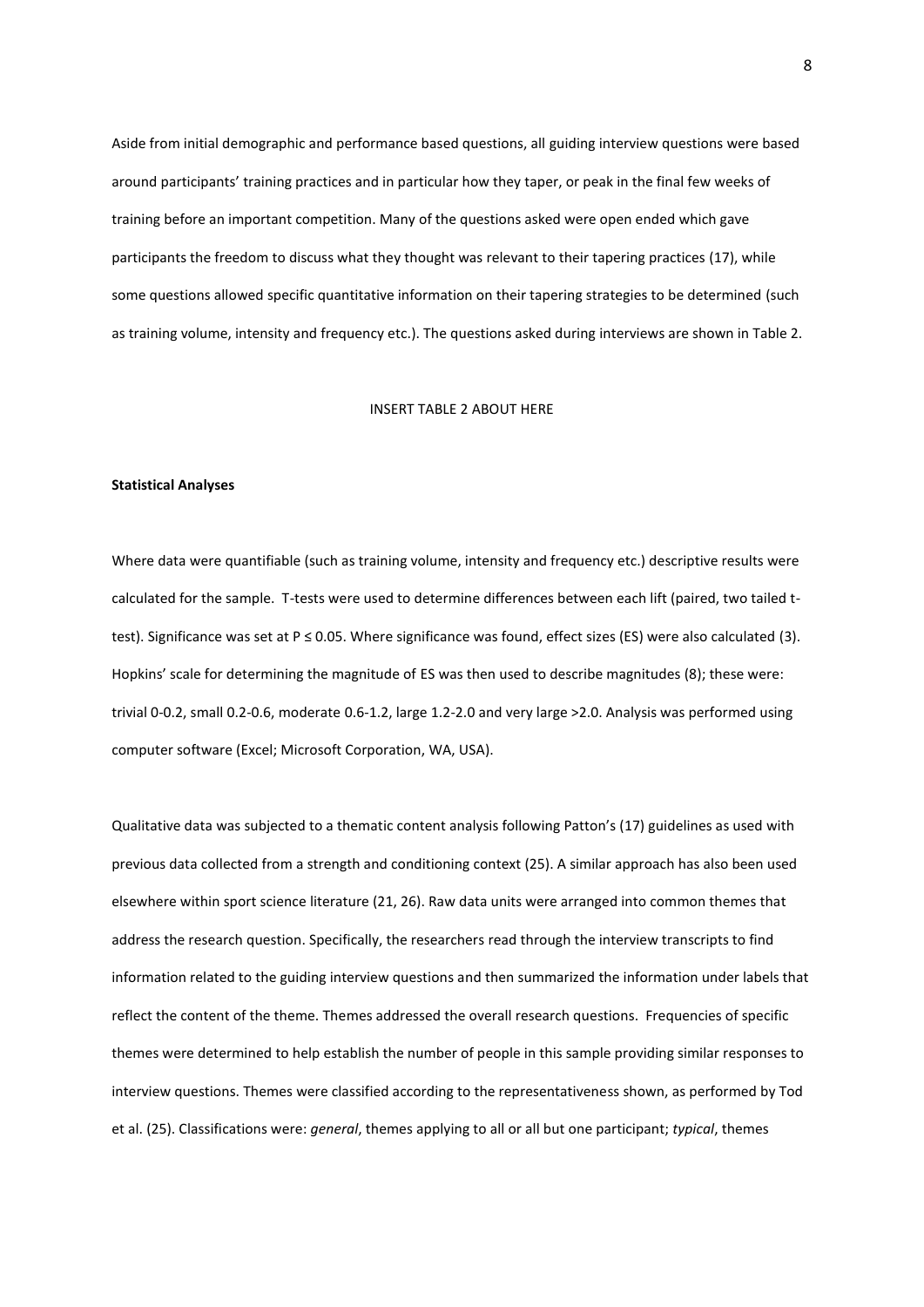applying to more than half the participants, but less than general; *variant*, themes applying to two or more participants, but less than typical.

#### **Validity and Reliability**

Three types of triangulation [\(2\)](#page-20-7) were used to establish validity and reliability within this study. Firstly, participants across many weight classes and from many regions throughout New Zealand were recruited for the study and expressed similar themes, showing external validity in that similar themes emerged amongst these individuals. Secondly, member checking – providing participants with the researchers' interpretations of their data [\(2\)](#page-20-7) – also occurred, ensuring that participants agreed that the results reflect their realities. Participants had both their own transcripts and interpretations of themes from all participants returned to them. No participant reported that we had misinterpreted or misrepresented them in their transcripts or our subsequent interpretations, with only minor wording corrections were required in two participants' transcripts. Thirdly, critical peer review – or analyst triangulation – occurred in that two other people (aside from the lead researcher) with expertise in differing areas evaluated the results and agreed that the themes expressed were representative of the data collected.

## **RESULTS**

## **Quantitative Data**

Participants generally followed a linear periodized approach with volume reducing and intensity increasing nearer to competition. Total training volume peaked  $5.2 \pm 1.7$  weeks from competition while average training intensity (of 1RM) peaked 1.9  $\pm$  0.8 weeks from competition, with the heaviest individual session (where the highest intensities, %1RM, are used) around  $2.3 \pm 0.7$  weeks out from competition. As a competition approached the focus became predominately on competition lifts, with both squat and deadlift accessory work removed 2.0  $\pm$  0.7 weeks from competition and bench press accessory work removed 1.9  $\pm$  0.7 weeks from competition. Participants stated that their taper length was  $2.4 \pm 0.9$  weeks out from competition. During this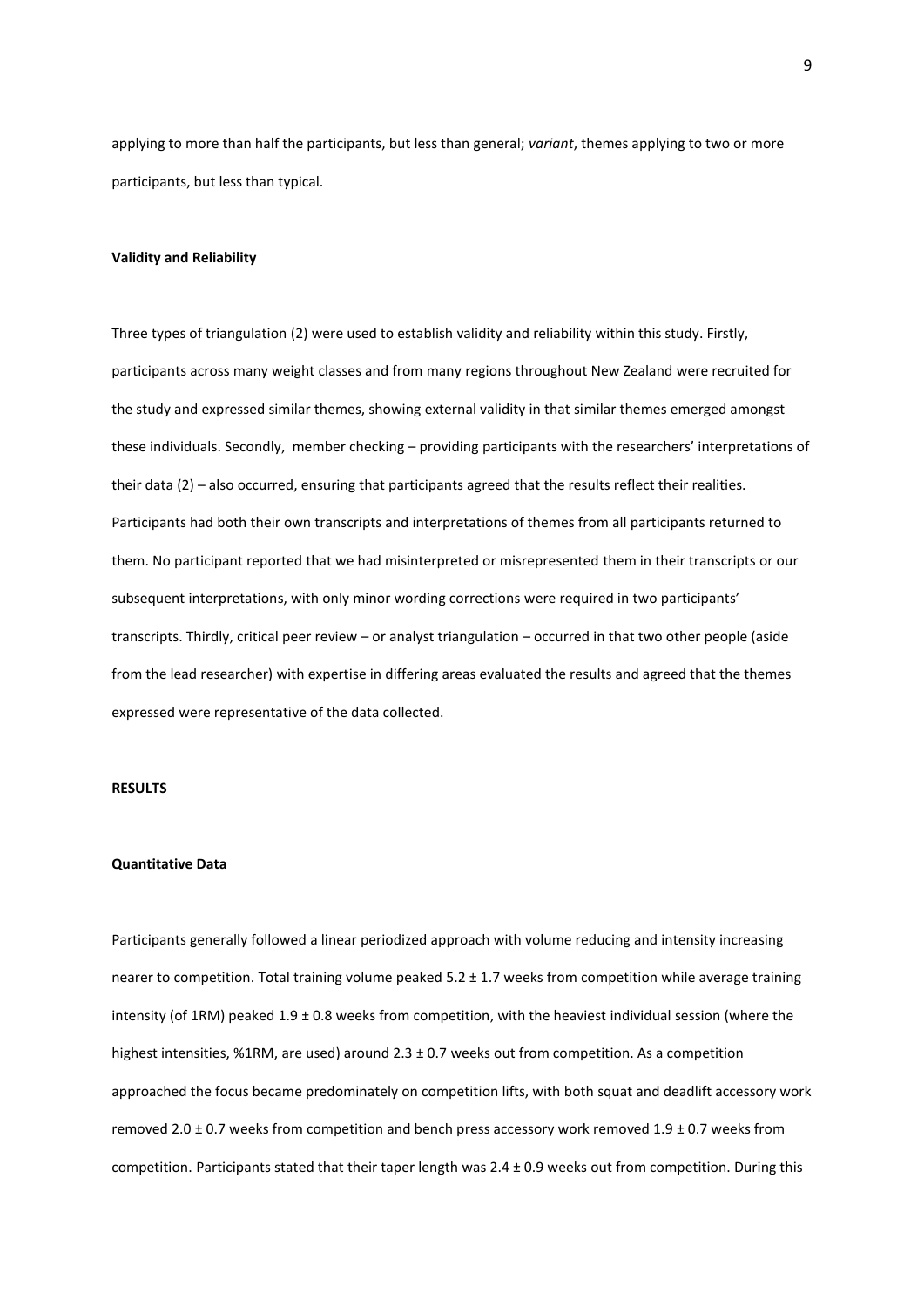taper, participants stated that they maintained training intensity, however they estimated that volume was reduced by 58.9 ± 8.4% during the taper. The final week was often a drastically reduced "deload" week with reductions in both volume and intensity, with training frequency reduced to 34.7 ± 14.2% of usual training frequency and the final weight training session performed 3.7 ± 1.6 days out from competition. A tapering timeline for subjects is shown in Figure 1.

## INSERT FIGURE 1 ABOUT HERE

Table 3 shows the final 'heavy' (>80% of 1RM) training session for each competition lift, as well as the final training session – regardless of weight – for each competition lift. Statistically significant differences were seen in that the final deadlift training session was performed further from competition than the relevant squat or bench press sessions (both moderate ES = 1.13 and both  $P = 0.004$ ), the final heavy deadlift training session was performed further from competition than the relevant heavy squat (moderate ES = 0.85 and P = 0.005) or heavy bench press sessions (moderate ES = 1.09 and P = 0.003), and also, the final heavy bench press session was performed at a higher relative intensity than the final heavy deadlift session (small ES = 0.56 and P = 0.033; this also approached significance when compared to the final heavy squat session, small ES = 0.40 and P  $= 0.057$ ).

## INSERT TABLE 3 ABOUT HERE

#### **Qualitative Data**

Table 4 presents the broad themes and subthemes from the interviews related to the research aims and their sample representativeness. Italicized quotes below illustrate participants' views and the number in brackets represents the percentage of participants who expressed that theme.

INSERT TABLE 4 ABOUT HERE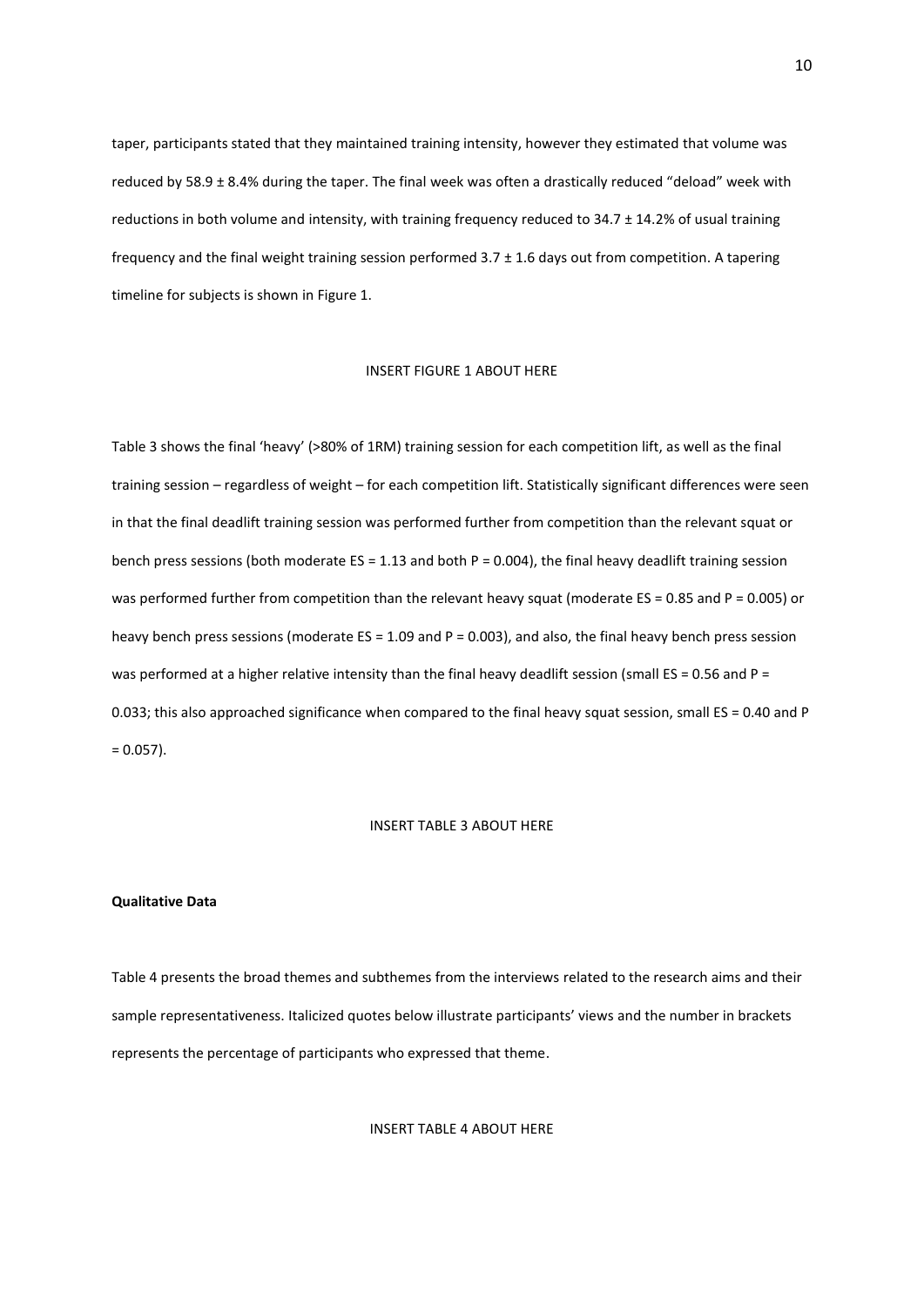## **Tapering Differences between Lifts**

*More recovery needed for the deadlift* (90.9%)*.* Almost all participants commented that the deadlift required a longer recovery period before competition. Generally they felt that "*it takes longer to recover, it's harder on the body*" and "*it will be the one I tend to be most sore from so I need an extra couple of days*". As well as requiring the most days off, participants also felt this wasn't an issue because it "*is probably not a movement I feel like I am going to forget or loose the groove for and I don't want to run the risk of taxing the body in any way*" and that "*you can go a couple of weeks without doing it and it's really not going to make much of a difference*", indicating that the deadlift takes longer to recover from, while potentially requiring less frequent training.

*Bench press & squat tapering performed in a similar manner* (45.5%)*.* Almost half of the participants followed similar tapering strategies in both their bench press and squat, such as "*my last training session is usually squat and bench press, at my starting* [competition opening] *numbers*", "*I would work up to an opener… about a week out for a squat...* [final heavy bench press session is] *one week out at opener*" and "*I will do the bench press and the squat together* [8 days out] *and the deadlift will be on its own* [two weeks out]". This approach is an extension on the fact that the deadlift takes longer to recover while the other two lifts do not seem to have the same fatiguing effects.

*Bench press can stay heavier for longer* (36.4%)*.* In contrast to the above, some participants felt that the bench press can stay heavier until closer to competition than the other lifts. Statements such as "*I feel like it is a stronger lift and I can handle it a little closer to the comp… I can bench heavy and two days later bench heavy again*" and "*I do tend to keep that* [bench press] *quite heavy right up to close and keep that intense*" showed that some participants appear to have little issues recovering from heavy bench press.

#### **Information sources for taper strategy**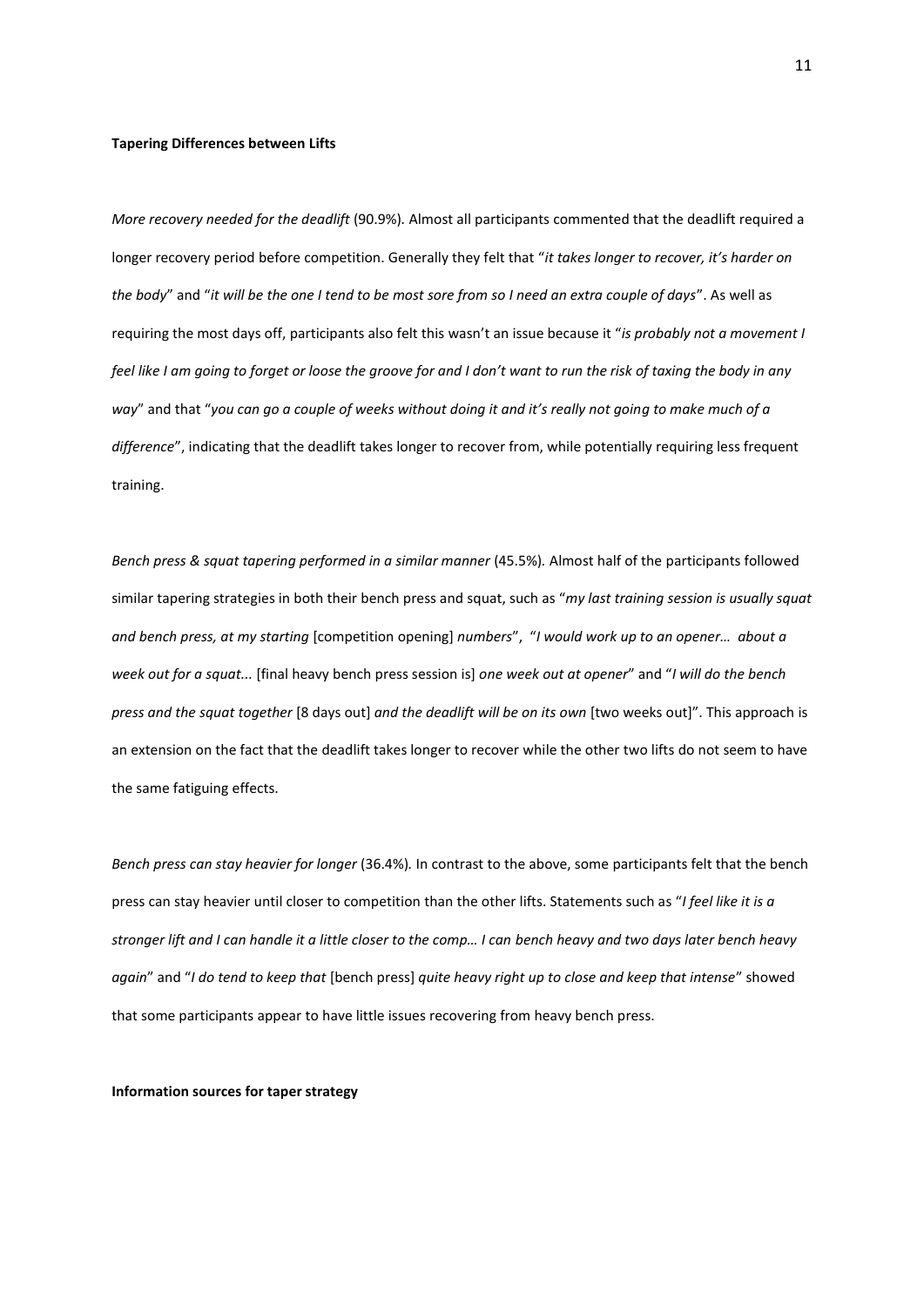*Trial & error* (81.8%)*.* Generally participants had come up with their tapering strategies through their own failures in the past. It wasn't normally based on scientific information but "*has come about by trial and error*". They commented things such as they "*guess it's just trial and error. It seems to be working, what I am doing"* and others that over time they have "*learned through all the competitions just how long it takes me to feel good again or how long my body needs to recover"*. This trial and error, or learning through past experience, was expressed by nearly all participants.

*By 'feel'* (63.6%). Often lifters may have a set plan but they adjust it as needed. Some participants said after harder training than expected that "*I feel like I need the rest to get myself ready*" and others that "*I have learnt how to read my body*", and so adjust their taper accordingly. Through past experiences they have learnt how to adjust their taper based on how their body feels. They may make changes within a training session during the taper depending on how they feel or how previous training has gone, "*purely on what I feel*". This was a typical theme, the ability to "*adjust the program leading up to the competition*".

*Previous coaches* (36.4%). Although at the time of the study only two participants had input from a coach, several had been previously coached and expressed that their original tapering strategies were formed then. Some were told "*to rest for that time frame and that has worked for me when I have listened*", others stated "*he* [the coach] *would lead the way and how to taper and tell me when I needed to stop training and gave me a bit of a start to see how it feels to train different ways*" and simply "*it was my old coach in Perth – it was his logic*". In essence coaches led initial tapering strategies which were then adjusted to what worked through trial and error.

*Other lifters* (18.2%). There were a few participants who commented that "*it was when I first came into powerlifting that was how everyone did it*" and "*it was because someone else told me to do it*". Interestingly both of these lifters later changed their tapering strategy because what they were told worked didn't work well for them.

## **Motives for tapering strategy**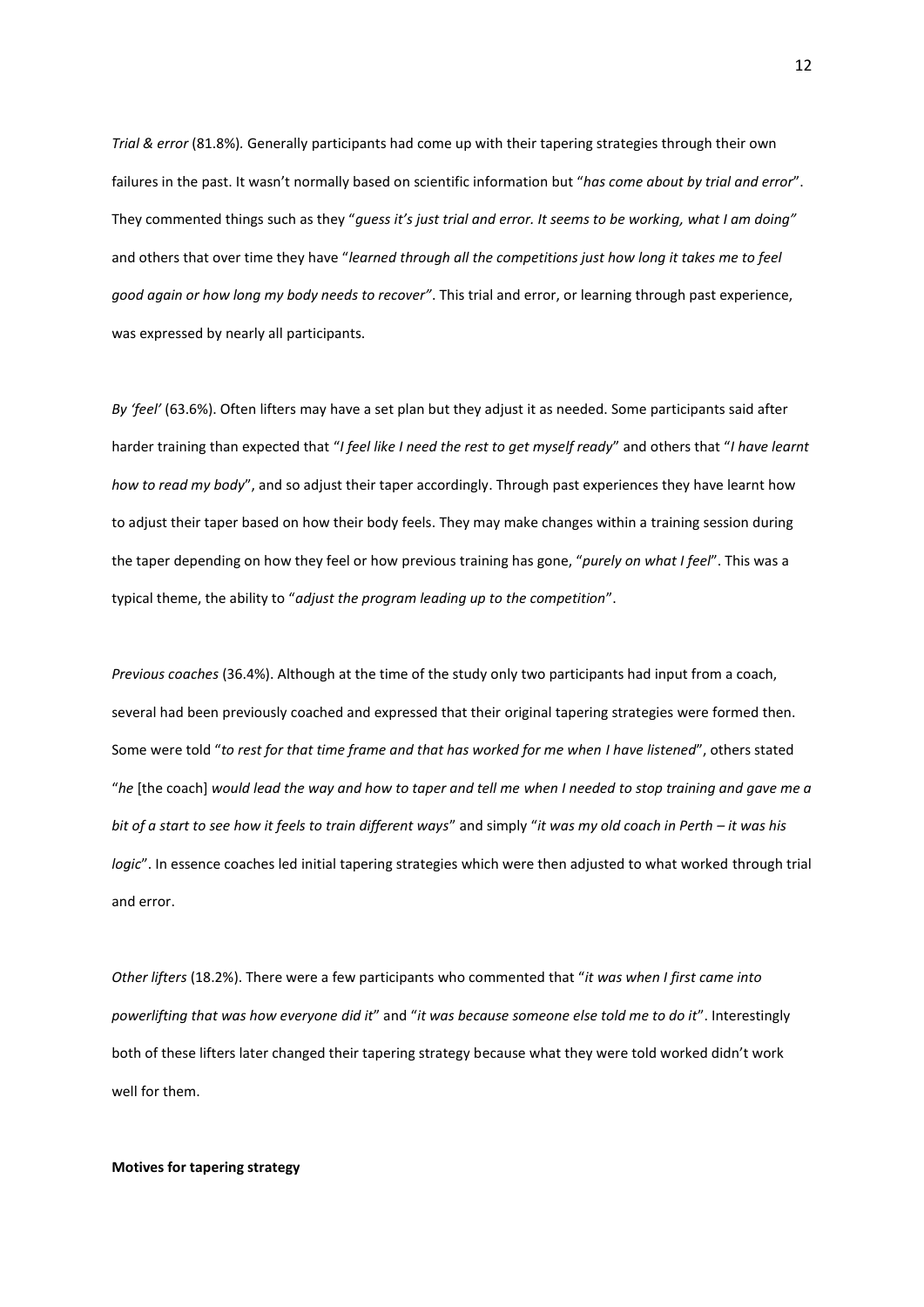*To fully recover* (90.9%). Nearly all participants expressed the view that reducing training load during the taper was to allow for full recovery. Comments such as "*resting up and getting my muscles back to 100%*", "*you don't need that loading, you have done all the hard work it is more maintaining the weight you are lifting*  without doing overload training. So you recover more", "trying to achieve maximum recovery", "giving my body *enough time to recover"* and "*I generally feel like giving my body a break and just let it recover*". Clearly, recovery during the taper is a major motive in order to improving performance in competition.

*Light competition movements for familiarity* (45.5%). Lifters typically expressed the need to continue to do the competition movements to keep them familiar. This was made clear through statements such as "*I realized that I needed to keep working a little bit more into these meets so didn't feel as lethargic*", "*I have to do the light movement a few days out*" and "*still feeling like the movements are familiar and that I still know the groove for that particular exercise*". Continuing to do competition movements appears to be imperative to keep the body and mind focused on the movements.

*Time off heavy work makes them 'hungry' to lift* (18.2%). A couple of participants expressed that by avoiding heavy work they feel excited and 'hungry' to lift on competition day. One stated that "*by the time Saturday comes I feel really good, I am hungry for the weight*", while the other said "*part of it is a mental thing , that amount of time is about how long it takes me to get really excited about an event and to lift again*".

## **Taper focus is on the competition lifts**

*Accessory work is removed during the taper* (90.9%)*.* During the final stages of training nearly all participants expressed that they remove the accessory, or non-competition, movements: "*none of them* [final heavy training sessions] *have accessories in them*", "*I take it* [accessory work] *out two weeks out for all three lifts*", "*I remove all assistance work three weeks out*" and "*I drop all of them* [assistance lifts]". One participant stated that they remove these lifts to ensure they can "*go in and train the heavier weight* [on competition lifts]", showing that this change is to allow the focus to be on the three competition lifts.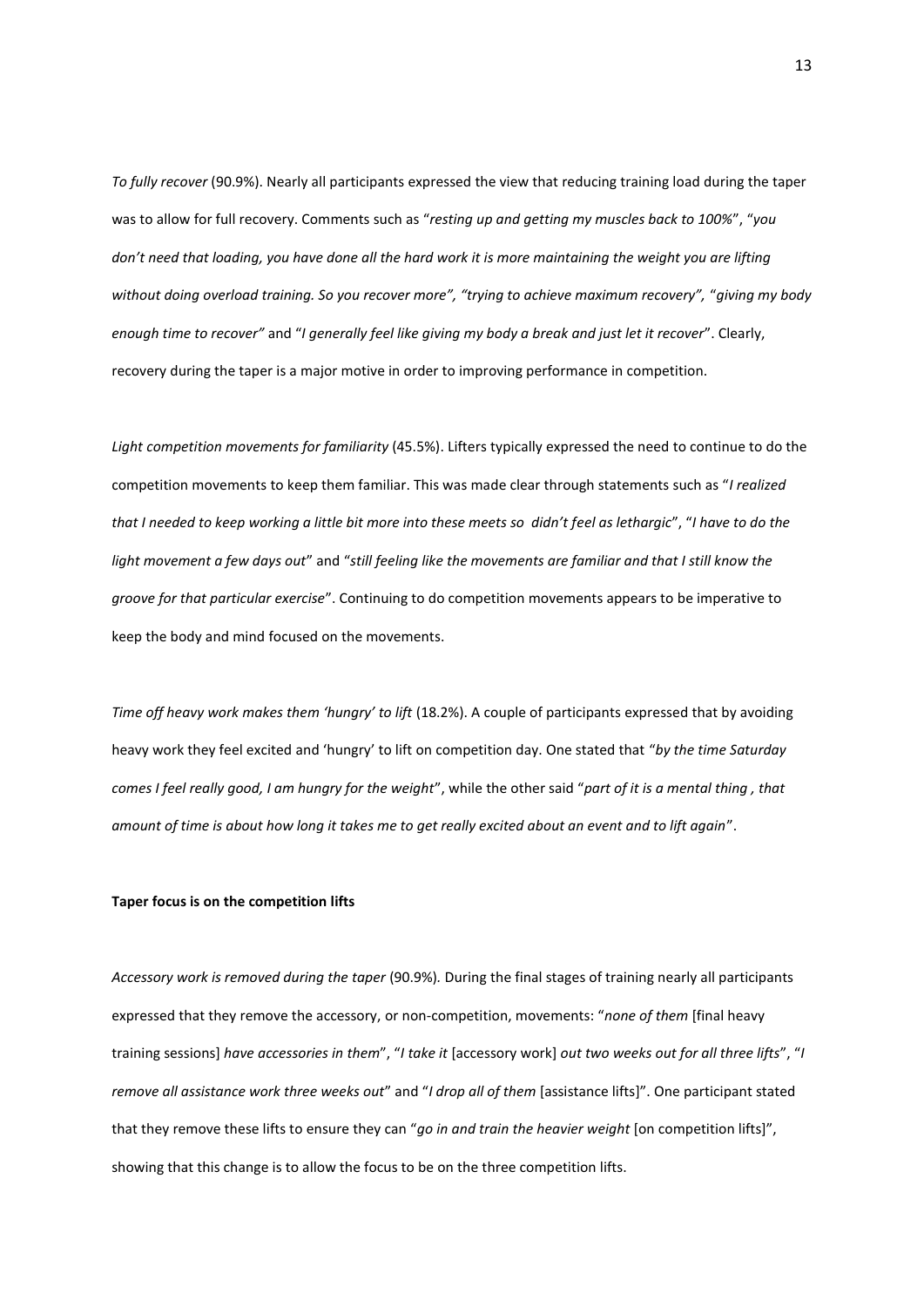*Equipment is used on heavy sets as it would be in competition* (81.8%)*.* Typically participants stated that they train like they will compete when lifting heavy sets during the taper. When asked if they alter equipment (wrist wraps, knee sleeves etc.) use, typical responses were "*I use it all*", "*I try and keep everything similar to what I have on comp day*" and "*everything you are going to use in competition*". The focus was on doing things like they will be done on competition day, as one participant put it, "*practicing my routine*".

#### **Other strategies employed during the taper**

*Nutrition* (72.7%)*.* Many participants undertook changes in their nutrition. Changes were made that they believed assisted recovery "*I am tracking my food, I am trying to get a 40/30/30* [carbohydrate, protein, fat] *split that seems to make me feel good and recover quicker*"; improved performance "*normally my training is at a maintenance level of calories and I will add in another 10% on top of that leading to a competition*", "*cutting out caffeine for a week – just to get maximum advantage come competition day*", "*always have a good carb feed that night and try get another one the night before competition*"; helped lower bodyweight "*I slowly fluctuate* [bodyweight] *down and then miss the odd meal that I don't feel like I need, like I will have a workout then just have a few eggs or something after it*"; and, general health "*I change my diet leading to a competition, I go 100% gluten free about six weeks from a competition, I'm a little bit gluten intolerant so I cut all gluten out of my diet*".

*Mobility Work - stretching, foam rolling, massage etc.* (45.5%). One theme expressed by participants was the use of mobility work for recovery. Some participants said "*I would normally have a massage about 2-3 days out from competition*", "*I will do some* [foam] *rolling out or sometimes I go and get a massage. I do try to stretch out and [keep] mobile during that time*", "*I will do full a full on mobility session afterwards* [light training week of competition], *just to keep myself moving*" and "*I need the recovery time to let every muscle heal as much as possible, I do mobility stuff, stretching stuff during that week*". Mobility work took various forms but with the same goal, to assist recovery and keep the body moving.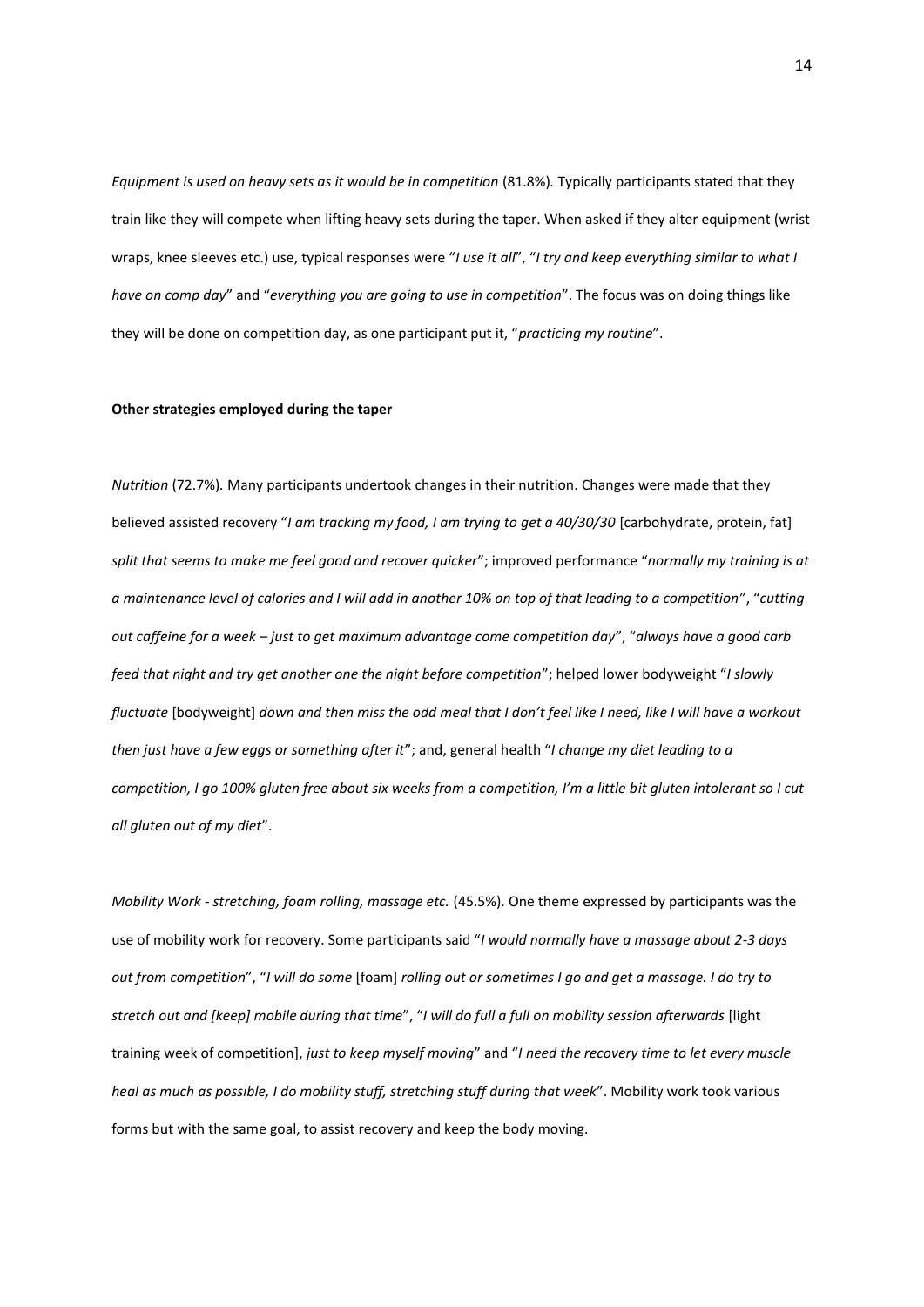#### **Poor tapering experiences**

*Taking too much time off – 1 week+* (54.5%)*.* A common theme was that when things had gone wrong, too much time had been spent away from training. This was expressed as participants said things such as "*everyone just stopped training seven days out. So I did that for my first few comps and then after learning about my body a bit more I realized that I needed to keep working a little bit more into these meets so I didn't feel as lethargic.*", "*one week out I didn't lift at all. It was because someone else told me to do it and it didn't work.*", "*I just didn't train for the whole week before and I didn't like that*" and "*tapering too soon or backing off the weights too soon*". These theme echoes the earlier theme of the need for keeping movements in for familiarity.

*Over exertion too often prior to taper* (36.4%)*.* Several participants expressed that tapering did not work when "*I hit too many peaks through the build-up in nine weeks of training… there was no linear progression"* or "*a week later I had weight lifting nationals so doubling the two sports ruined my taper*" and "*whenever anything has gone wrong it is because I have pushed too hard on my last sessions"*. These participants tried to go too heavy too early and so broke the progression or fatigued themselves before meet day arrived, resulting in poor performances.

*Cut too much weight* (36.4%)*.* Cutting weight is often required for powerlifters to compete in lower weight categories, and it is also a cause of much stress and sometimes poor performances. Several participants stated things to that effect such as "*I think one year it was because I was dropping weight*", "*everything went wrong because I had to cut too much weight*" and "*it is something else to think about as well, it is another stress to add to the equation. You are constantly thinking about weight all the time*". Although not all participants who cut weight expressed this, a few did, it was particularly an issue when too much weight had to be cut, and one participant said they performed a "*four week cut to get from 80kg to 74kg – it was horrible*".

## **DISCUSSION**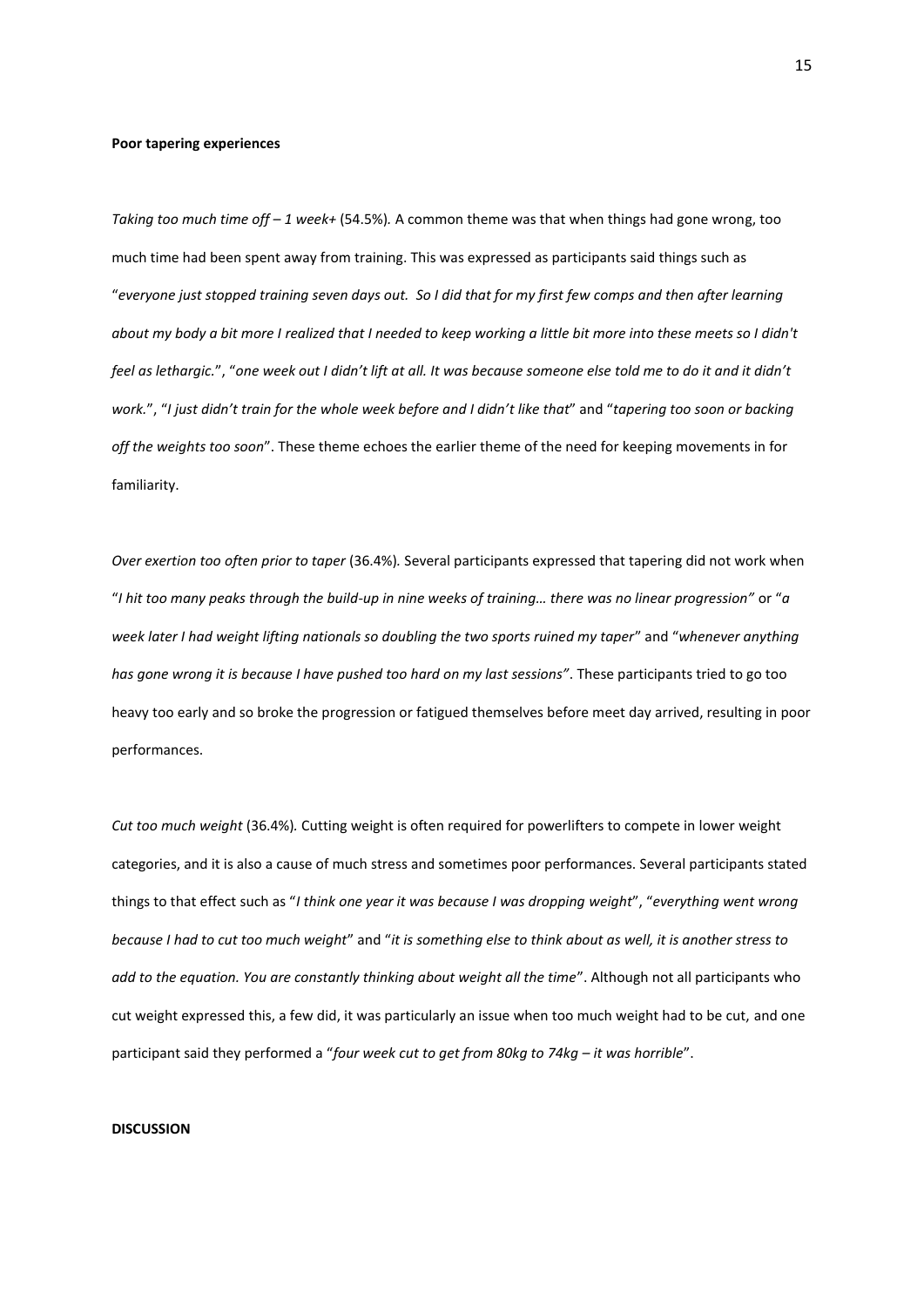The current study is the first to document the tapering strategies employed by elite powerlifters. Participants reduced training volume but kept intensity relatively high, with a competition lift focus during the taper. It was generally believed by the participants that the deadlift requires a longer recovery, and the focus of a taper is on achieving full recovery with accessory work being removed. Typically participants stated that (a) trial and error and changes based on 'feel' were the information sources of tapering strategies chosen, (b) during the taper lighter competition movements are kept to maintain movement familiarity, (c) equipment used during the taper is the same as in competition, (d) nutrition is manipulated during the taper and (e) poor tapering occurs when too long (one week or more) is taken off training.

The final training session was performed at  $3.7 \pm 1.6$  days out from competition, with eight of the eleven participants performing their final session three days out from competition, this is similar to previous research focused on other populations [\(27,](#page-22-4) [28\)](#page-22-5). Weiss et al. [\(27,](#page-22-4) [28\)](#page-22-5) have demonstrated on two occasions that approximately four days off training may be most beneficial for optimizing strength performance. In their initial study, Weiss et al. [\(27\)](#page-22-4) had 54 untrained participants train their plantar flexors for eight weeks before testing 1RM heel raise and maximal low velocity isokinetic torque of the plantar flexors following short term training cessation. The only groups showing positive ES (enhanced performance) larger than trivial were three and four days of training cessation which showed small ES (0.30 and 0.38, respectively). Their follow up study [\(28\)](#page-22-5) involved 25 strength trained participants who trained for four weeks prior to testing 1RM bench press and maximal low velocity isokinetic force of the bench press following short term training cessation. Only one absolute strength measure in one condition, maximal low velocity isokinetic force of the bench press at four days of training cessation, showed a greater ES than trivial, with a small ES of 0.26. These results show some harmony between previous research and the current elite participants' trial and error-based practices, that three to four days of strength training cessation may be optimal for maximal strength expression.

Nearly all participants (90.9%) removed accessory - or assistance, i.e. non-competition – exercises during the taper period, around two weeks out from an event. This serves two roles; firstly it reduces a large portion of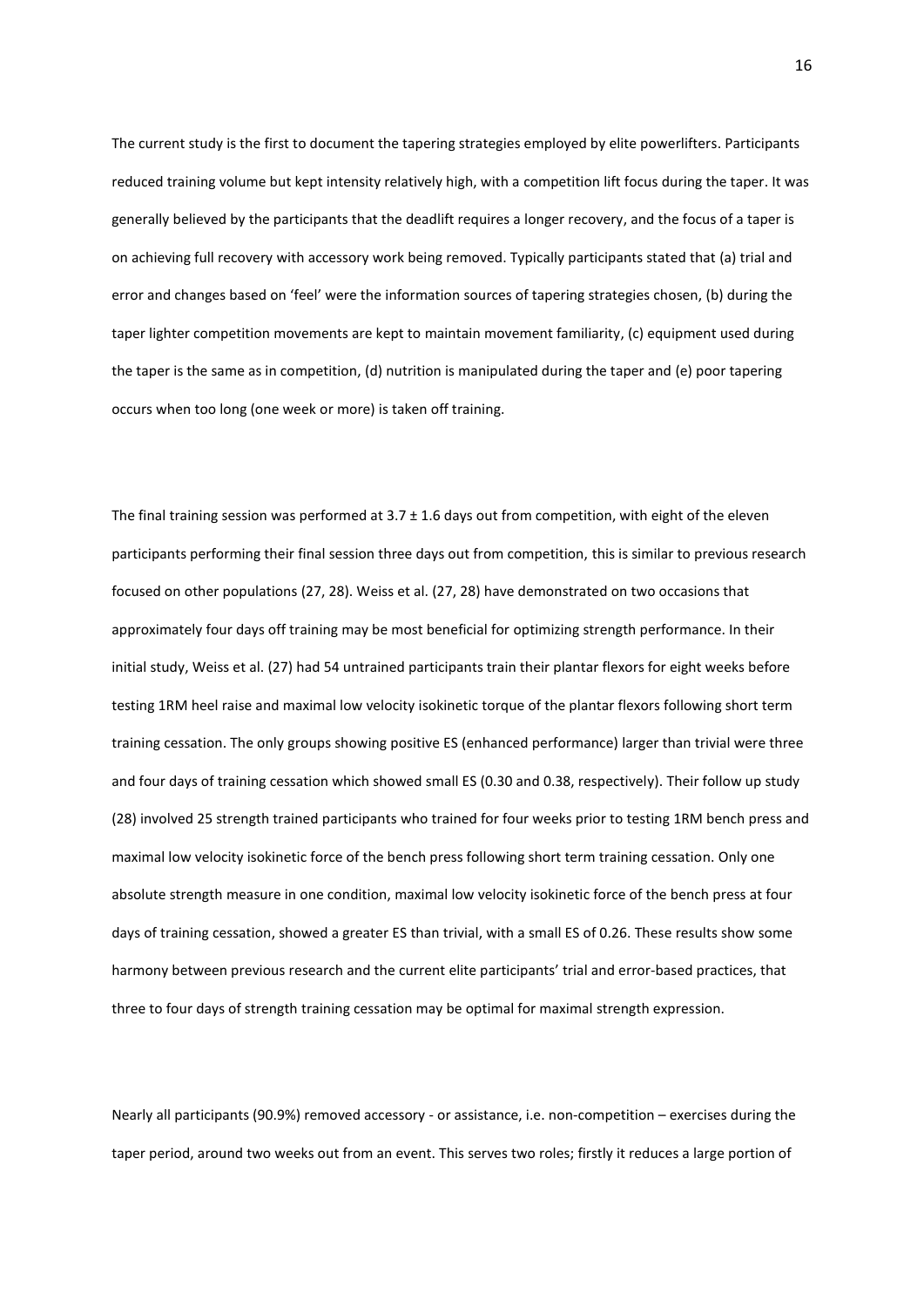training volume (participants in the current study lowered their training volume by nearly 60%) which will allow for recovery from fatigue as part of the taper, and secondly, it acts to ensure training during the tapering period is competition focused and specific. Drastically reducing training volume during the taper has been shown to be an appropriate strategy to enhance recovery and to optimize performance across a range of sports [\(14,](#page-21-10) [19,](#page-21-5) [29\)](#page-22-0). The major goal in tapering for the overwhelming majority of participants (90.9%) was to recover; this aligns with thoughts of previous researchers who have stated that the tapers primary aim is "to allow for physiological and psychological recovery from accumulated training stress" [\(16\)](#page-21-11). Although training must be reduced to allow for recovery, some training should occur during the taper to avoid a loss of strength [\(5,](#page-20-2) [9,](#page-20-8) [14\)](#page-21-10). The need for an appropriate level of training during the taper was also reinforced in the current study as many participants (54.5%) felt that poor tapering occurred when too much time was taken off from training. The training performed during tapering by our participants was on exercises that occur on competition day, so it is very specific, and this follows periodization principles which recommend specific training of lower volume near competition [\(18\)](#page-21-12). If this same strategy is to be applied by athletes in other strength-related sports this would suggest that these athletes may benefit from performing strength exercises which directly assist aspects of sports performance when lowering training volume during the taper.

An interesting finding, that confirmed anecdotal reports, was that elite powerlifters require longer to recover from the deadlift than the other two competition lifts. Our findings showed that 90.9% of the elite powerlifters interviewed said the deadlift took longer to recover from and they also had their final deadlift session further out from competition than their final bench press and squat sessions to gain additional recovery time. However, no research was available that demonstrates it takes longer to recover from the deadlift than other compound movements. Interestingly, several elite powerlifters believed it was helpful to keep the bench press heavier prior to competition. Perhaps this additional recovery time for the deadlift is due to the absolute load of the deadlift being heavier, and so applying a greater stress to the body – especially the lower back [\(1\)](#page-20-9), or a greater reliance on larger lower body muscle groups. However, no evidence is currently available to support these hypotheses. These findings require more research, but it may be prudent that athletes be cautious in programming the deadlift near competitions.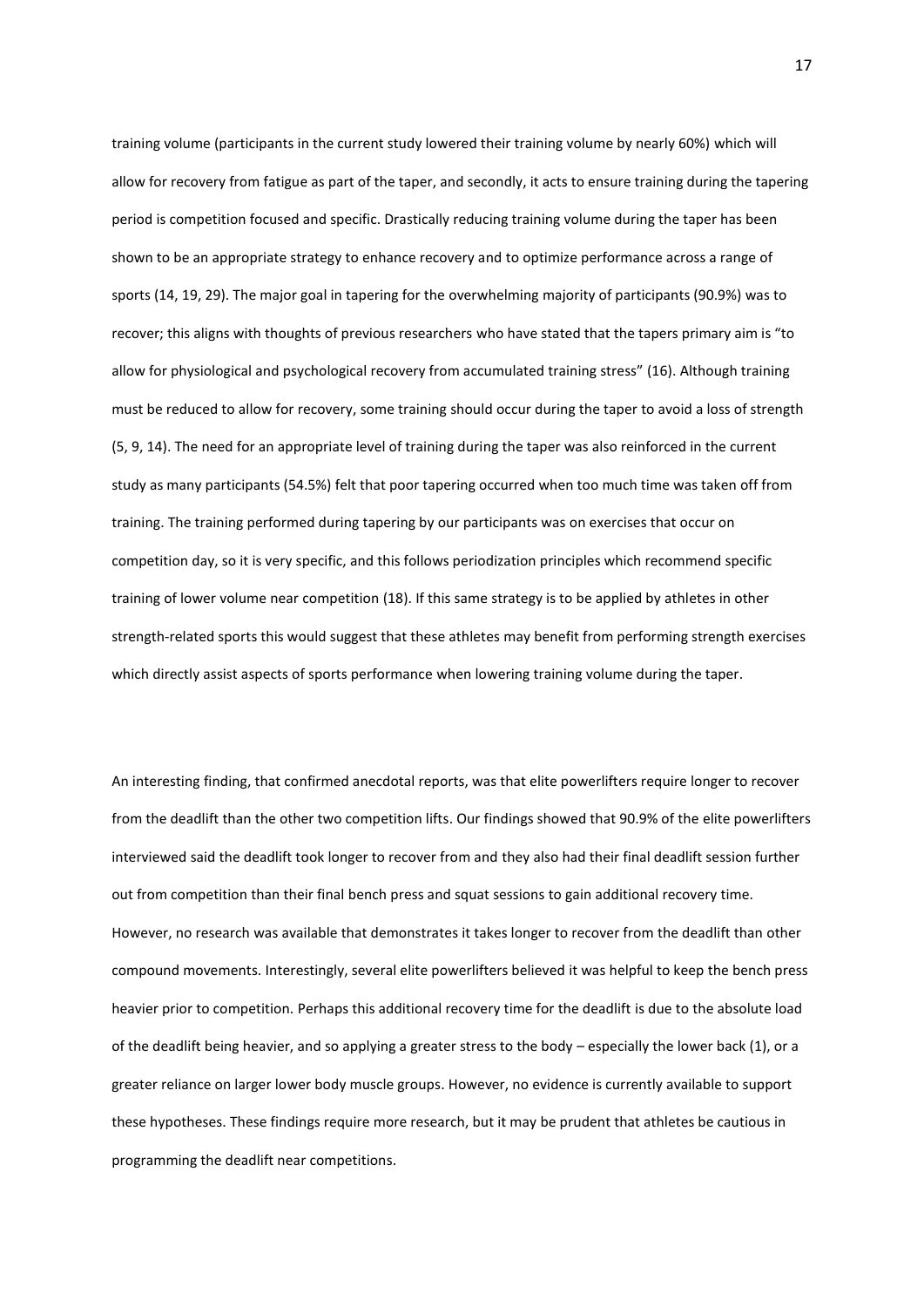Another novel finding extending current knowledge was that trial and error was involved in informing most participants' tapering strategy; that is learning how to taper from making mistakes or through past experiences of tapering. Such an approach could be enhanced through the use of a training log or diary to monitor athletes training and responses to tapering [\(4\)](#page-20-10). Training diaries would allow athletes to more accurately reflect upon their tapering practices following competitions and make changes when strategies do not work, as well as replicate aspects that have successful results. Many participants interviewed in the current study used diaries to record their training information and utilized these when providing us with their training and tapering data. Reflection in athletes has been shown to occur more commonly amongst top performers [\(12\)](#page-20-11); this may explain why some of the elite lifters (63.6%) in the current study had an ability to change training during the taper based on 'feel', as they have reflected on previous experiences of how their body responded during tapering. Recommended tapering strategies can act as a guide, however, because individuals may have differing responses to strategies or come from different training backgrounds that could influence these responses [\(14\)](#page-21-10), reflection will also allow individual's responses to be determined and implemented in future tapers. This strategy could also be implemented with other strength sports athletes; they could trial recommended strategies and use reflective practices to determine which methods were useful in improving performance following the taper. The large number of athletes utilizing trial and error as a learning strategy reinforces the need for further research to guide athletes in optimal tapering strategies (i.e. changes to training intensity, volume, frequency etc.) for maximal strength performance, the best ways to reflect on such training, as well as how to use science to communicate to specific populations.

The results from this research may assist strength athletes in planning their taper, however, some limitations exist within the present research. Only elite raw New Zealand powerlifters were recruited in the current study, so different strategies may potentially be seen in lifters from other nations or from those who compete at a different level. Results may apply directly to powerlifting, a pure strength sport, but must be interpreted and modified to suit other sports where strength may not be the sole focus.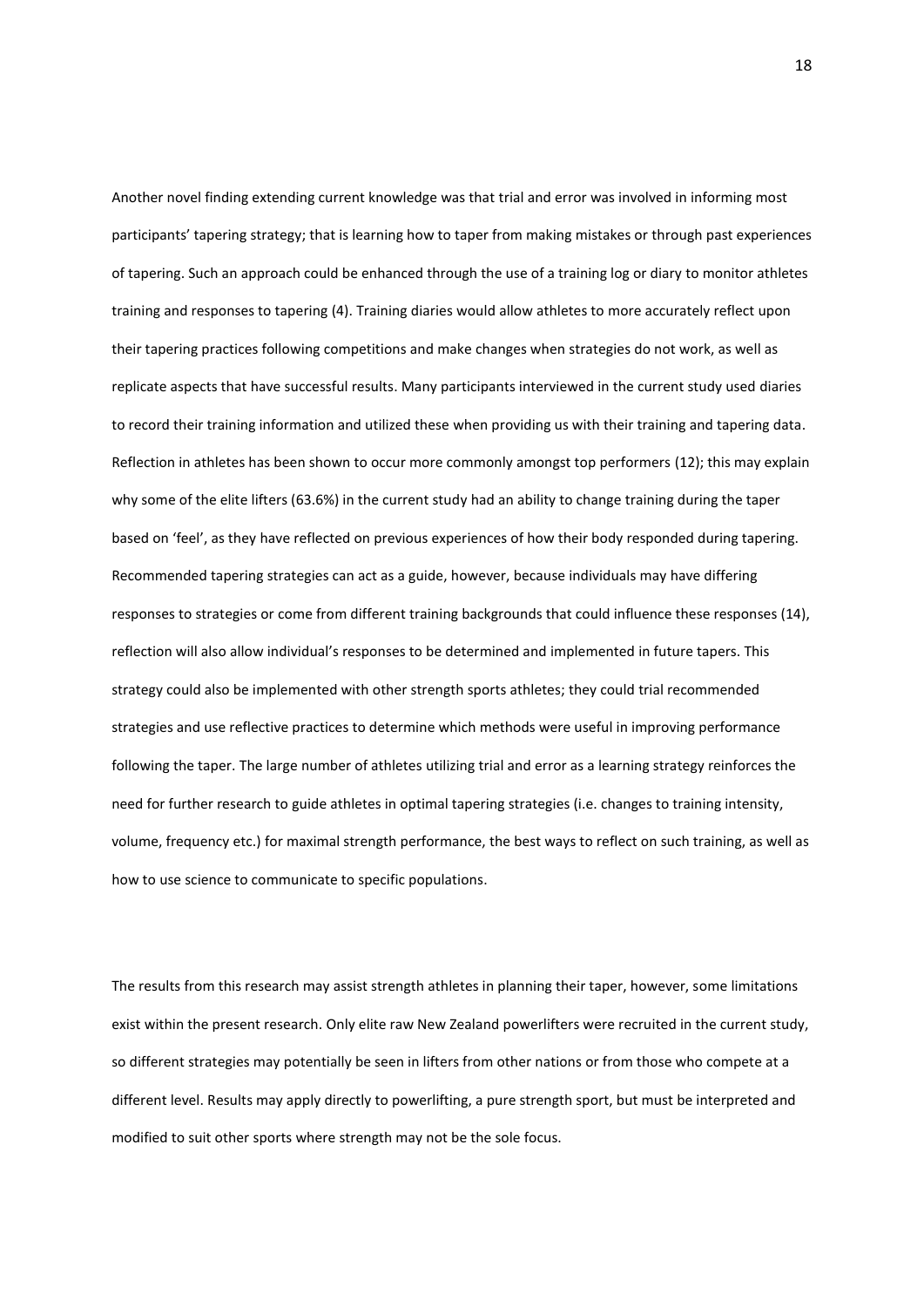## **PRACTICAL APPLICATIONS**

Although the results of this study are specific to tapering for powerlifting, several of the findings have implications for other sports that benefit from strength training. For strength sports it would seem that athletes should not completely remove strength training prior to an important event, instead they should reduce the volume of strength training while keeping the intensity relatively high. Strength and conditioning coaches need to be aware that if too long of a time period is taken off strength training then force expression, and therefore performance, may decrease. If strength is to be optimized, specific to the sporting event, coaches should remove non-specific strength training exercises during the taper. Strength and conditioning coaches should prescribe only primary movements that directly assist sports performance in the strength program near an event, to assist with reduction in fatigue while maintaining/improving strength expression and performance. However, practitioners need to be careful to avoid going too heavy too often (over exertion or testing strength) prior to a competition as this may impair competitive performance. Coaches should potentially avoid deadlifting maximally close to important events as this may have some negative effect on recovery. Finally, coaches and athletes could make use of training diaries to more accurately track their sessions and changes in training load over the course of a training program. Such information can be used as the basis of reflective practice to help competitors optimize their tapering routines.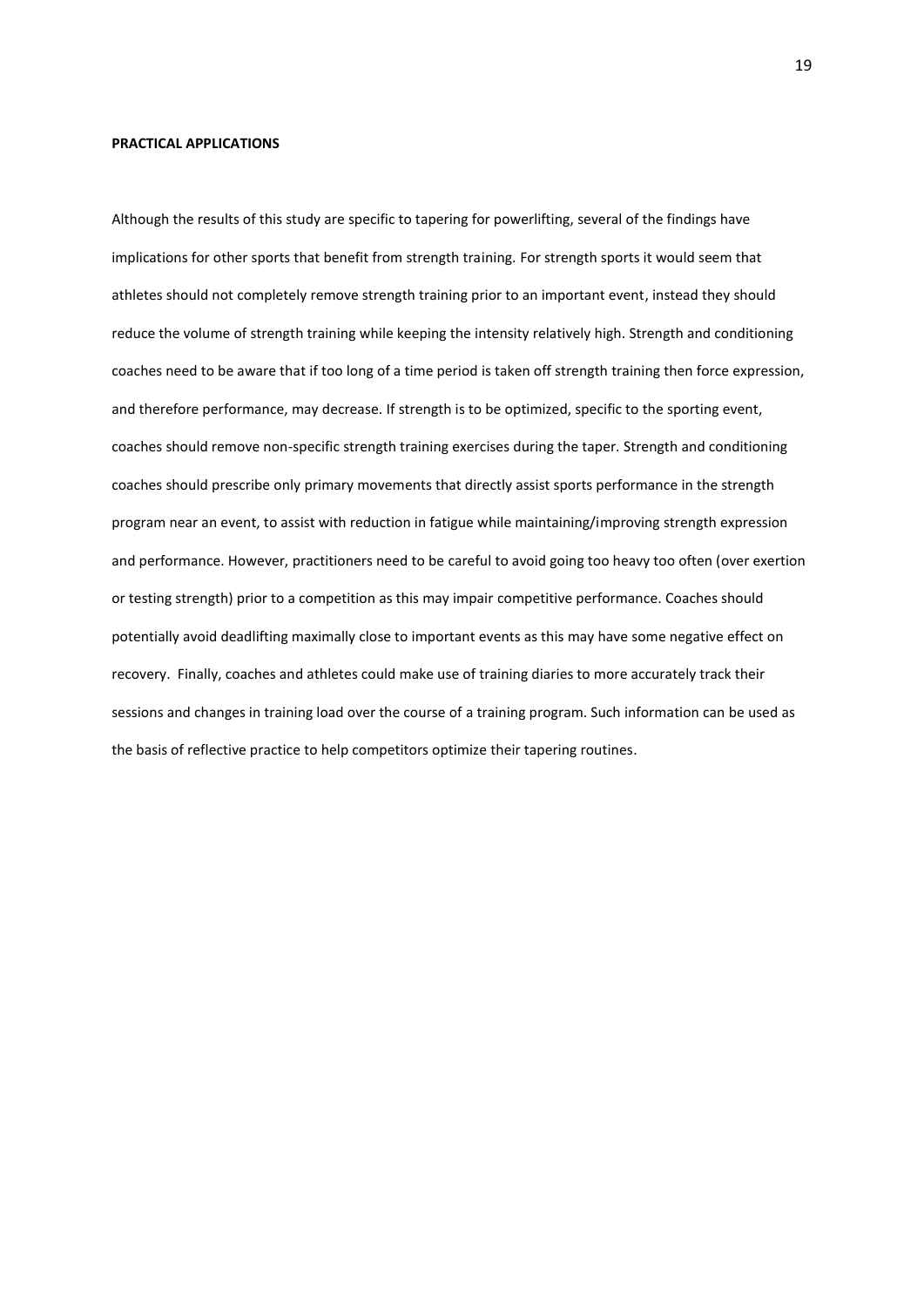## **REFERENCES**

- <span id="page-20-9"></span>1. Cholewicki J, McGill S, and Norman R. Lumbar spine loads during the lifting of extremely heavy weights. *Medicine and Science in Sports and Exercise* 23: 1179, 1991.
- <span id="page-20-7"></span>2. Creswell JW and Miller DL. Determining validity in qualitative inquiry. *Theory Into Practice* 39: 124- 130, 2000.
- <span id="page-20-5"></span>3. Flanagan EP. The Effect Size Statistic—Applications for the Strength and Conditioning Coach. *Strength & Conditioning Journal* 35: 37-40, 2013.
- <span id="page-20-10"></span>4. Fleck SJ. Periodized strength training: a critical review. *The Journal of Strength & Conditioning Research* 13: 82-89, 1999.
- <span id="page-20-2"></span>5. Gibala MJ, MacDougall JD, and Sale DG. The effects of tapering on strength performance in trained athletes. *International Journal of Sports Medicine* 15: 492-497, 1994.
- <span id="page-20-3"></span>6. Hakkinen K, Kallinen M, Komi PV, and Kauhanen H. Neuromuscular adaptations during short-term "normal" and reduced training periods in strength athletes. *Electromyography and Clinical Neurophysiology* 31: 35-42, 1991.
- <span id="page-20-1"></span>7. Hooper SL, Mackinnon LT, and Ginn EM. Effects of three tapering techniques on the performance, forces and psychometric measures of competitive swimmers. *European Journal of Applied Physiology and Occupational Physiology* 78: 258-263, 1998.
- <span id="page-20-6"></span>8. Hopkins WG. A scale of magnitudes for effect statistics. *A New View of Statistics*, 2002.
- <span id="page-20-8"></span>9. Hortobagyi T, Houmard JA, Stevenson JR, Fraser DD, Johns RA, and Israel RG. The effects of detraining on power athletes. *Medicine and Science in Sports and Exercise* 25: 929-935, 1993.
- <span id="page-20-0"></span>10. IPF. Technical Rules Book 2015. Luxemburg, 2014.
- <span id="page-20-4"></span>11. Izquierdo M, Ibanez J, Gonzalez-Badillo JJ, Ratamess NA, Kraemer WJ, Hakkinen K, Bonnabau H, Granados C, French DN, and Gorostiaga EM. Detraining and tapering effects on hormonal responses and strength performance. *The Journal of Strength & Conditioning Research* 21: 768-775, 2007.
- <span id="page-20-11"></span>12. Jonker L, Elferink-Gemser MT, and Visscher C. Differences in self-regulatory skills among talented athletes: The significance of competitive level and type of sport. *Journal of Sports Sciences* 28: 901- 908, 2010.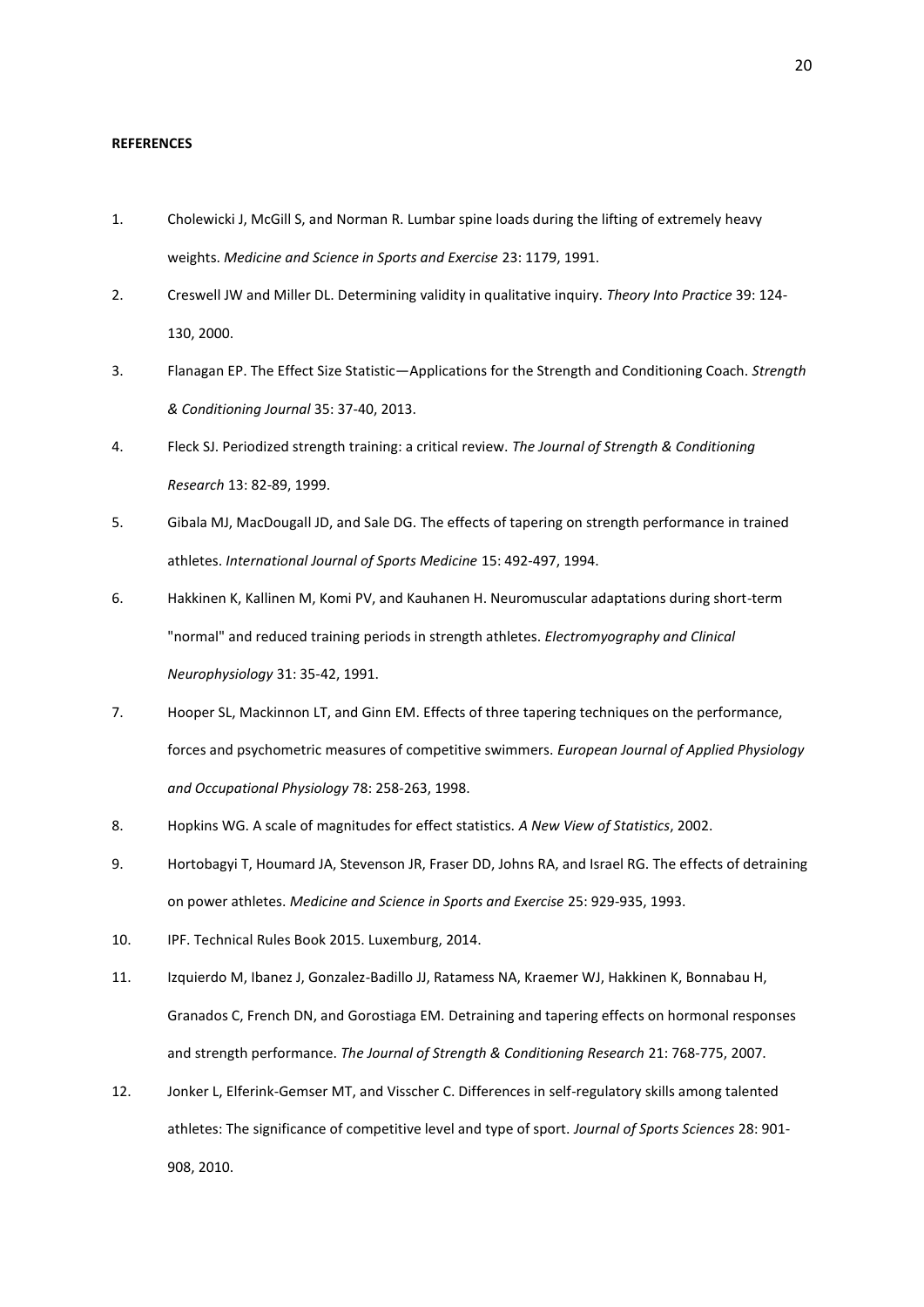- <span id="page-21-2"></span>13. Le Meur Y, Hausswirth C, and Mujika I. Tapering for competition: A review. *Science & Sports* 27: 77-87, 2012.
- <span id="page-21-10"></span>14. Mujika I. Intense training: the key to optimal performance before and during the taper. *Scandinavian Journal of Medicine & Science in Sports* 20: 24-31, 2010.
- <span id="page-21-1"></span>15. Mujika I and Padilla S. Detraining: loss of training-induced physiological and performance adaptations. Part I. *Sports Medicine* 30: 79-87, 2000.
- <span id="page-21-11"></span>16. Mujika I, Padilla S, Pyne D, and Busso T. Physiological changes associated with the pre-event taper in athletes. *Sports Medicine* 34: 891-927, 2004.
- <span id="page-21-8"></span>17. Patton MQ. *Qualitative research & evaluation methods.* Thousand Oaks, CA, USA: SAGE Publications, 2005.
- <span id="page-21-12"></span>18. Plisk SS and Stone MH. Periodization strategies. *Strength & Conditioning Journal* 25: 19-37, 2003.
- <span id="page-21-5"></span>19. Pritchard H, Keogh J, Barnes M, and McGuigan M. Effects and Mechanisms of Tapering in Maximizing Muscular Strength. *Strength & Conditioning Journal* 37: 72-83, 2015.
- <span id="page-21-3"></span>20. Pyne DB, Mujika I, and Reilly T. Peaking for optimal performance: Research limitations and future directions. *Journal of Sports Sciences* 27: 195-202, 2009.
- <span id="page-21-9"></span>21. Schinke RJ, Bonhomme J, McGannon KR, and Cummings J. The internal adaptation processes of professional boxers during the Showtime Super Six Boxing Classic: A qualitative thematic analysis. *Psychology of Sport and Exercise* 13: 830-839, 2012.
- <span id="page-21-7"></span>22. Sturges JE and Hanrahan KJ. Comparing telephone and face-to-face qualitative interviewing: a research note. *Qualitative Research* 4: 107-118, 2004.
- <span id="page-21-0"></span>23. Swinton PA, Lloyd R, Agouris I, and Stewart A. Contemporary training practices in elite British powerlifters: survey results from an international competition. *The Journal of Strength & Conditioning Research* 23: 380-384, 2009.
- <span id="page-21-4"></span>24. Thomas L and Busso T. A theoretical study of taper characteristics to optimize performance. *Medicine and Science in Sports and Exercise* 37: 1 615-1621, 2005.
- <span id="page-21-6"></span>25. Tod DA, Bond KA, and Lavallee D. Professional development themes in strength and conditioning coaches. *The Journal of Strength & Conditioning Research* 26: 851-860, 2012.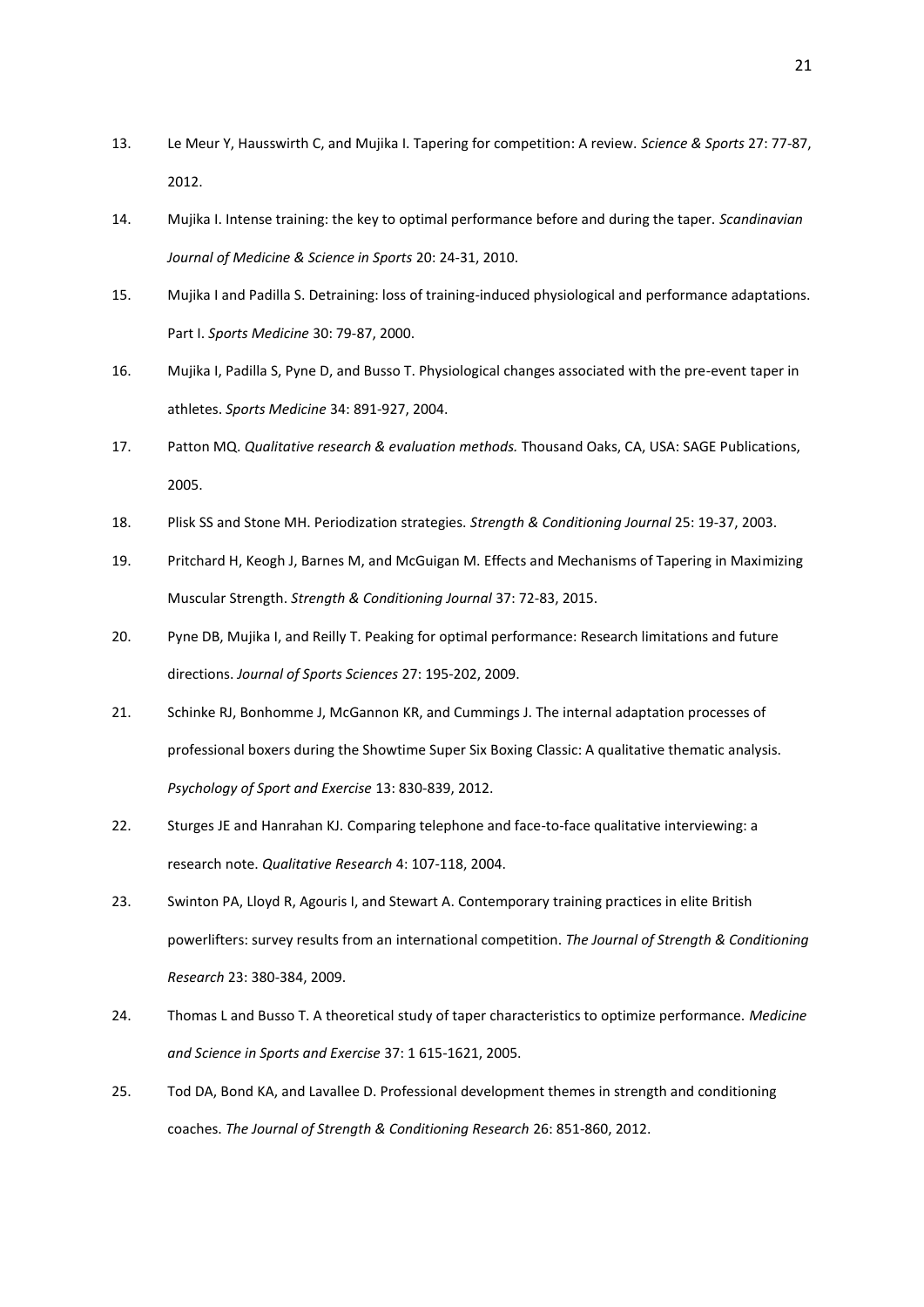- <span id="page-22-3"></span>26. Wade SM, Pope ZC, and Simonson SR. How prepared are college freshmen athletes for the rigors of college strength and conditioning? A survey of college strength and conditioning coaches. *The Journal of Strength & Conditioning Research* 28: 2746-2753, 2014.
- <span id="page-22-4"></span>27. Weiss LW, Coney HD, and Clark FC. Optimal post-training abstinence for maximal strength expression. *Research in Sports Medicine* 11: 145-155, 2003.
- <span id="page-22-5"></span>28. Weiss LW, Wood LE, Fry AC, Kreider RB, Relyea GE, Bullen DB, and Grindstaff PD. Strength/power augmentation subsequent to short-term training abstinence. *The Journal of Strength & Conditioning Research* 18: 765-770, 2004.
- <span id="page-22-0"></span>29. Wilson JM and Wilson GJ. A practical approach to the taper. *Strength & Conditioning Journal* 30: 10- 17, 2008.
- <span id="page-22-1"></span>30. Winwood PW, Hume PA, Cronin JB, and Keogh JW. Retrospective injury epidemiology of strongman athletes. *The Journal of Strength & Conditioning Research* 28: 28-42, 2014.
- <span id="page-22-2"></span>31. Winwood PW, Keogh JW, and Harris NK. The strength and conditioning practices of strongman competitors. *The Journal of Strength & Conditioning Research* 25: 3118-3128, 2011.

## **ACKNOWLEDGEMENTS**

We would like to thank the athletes who volunteered their time to participate, without their cooperation and willingness to share their training practices with us this study could not have gone ahead.